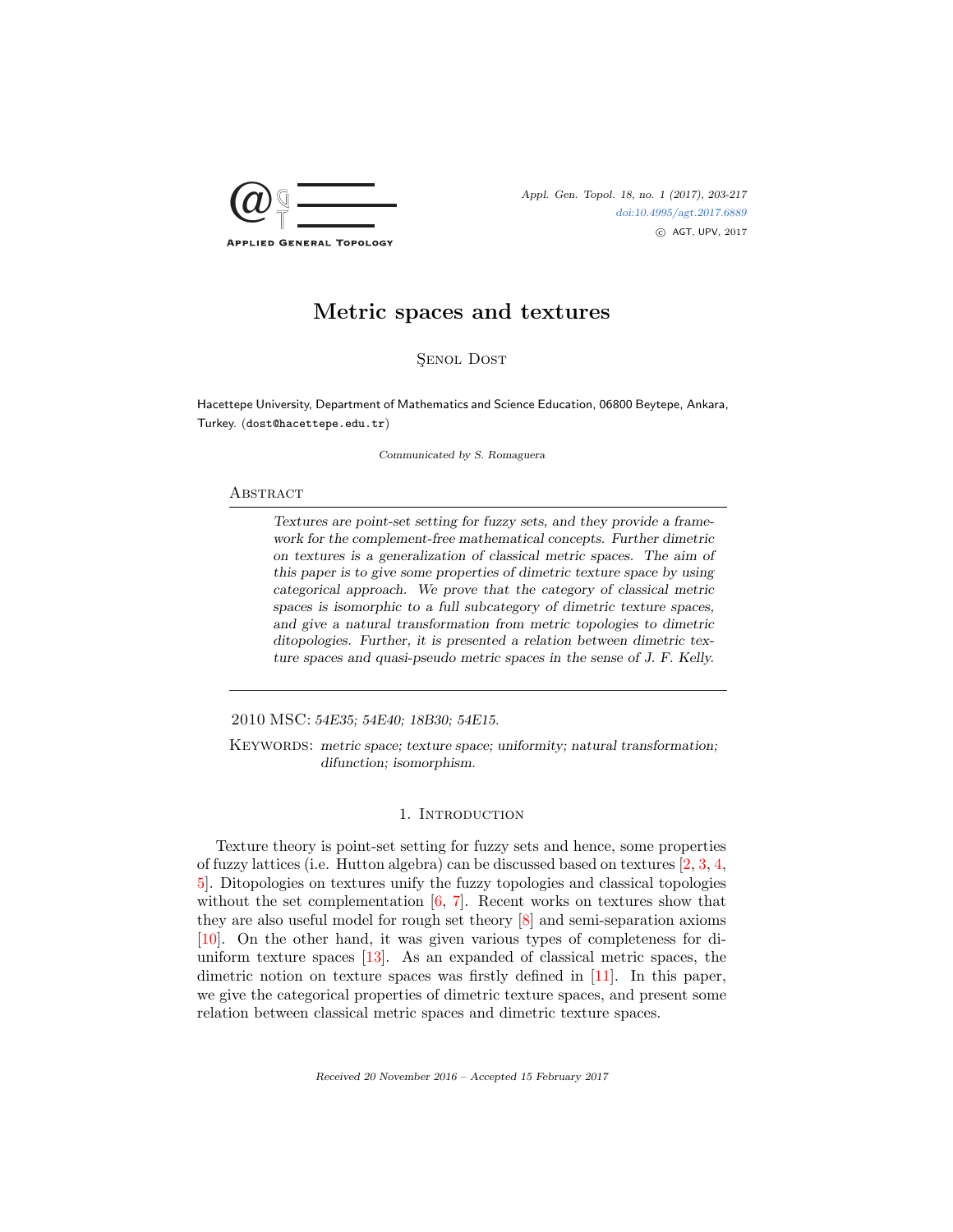This section is devoted to some fundamental definitions and results of the texture theory from  $[2, 3, 4, 5, 6]$  $[2, 3, 4, 5, 6]$  $[2, 3, 4, 5, 6]$  $[2, 3, 4, 5, 6]$  $[2, 3, 4, 5, 6]$  $[2, 3, 4, 5, 6]$  $[2, 3, 4, 5, 6]$  $[2, 3, 4, 5, 6]$  $[2, 3, 4, 5, 6]$ .

**Definition 1.1.** Let U be a set and  $\mathcal{U} \subset \mathcal{P}(U)$ . Then U is called a texturing of  $U$  if

- $(T1) \ \varnothing \in \mathcal{U}$  and  $U \in \mathcal{U}$ ,
- $(T2)$  U is a complete and completely distributive lattice such that arbitrary meets coincide with intersections, and finite joins with unions,
- (T3) U is point-seperating.

Then the pair  $(U, U)$  is called a *texture space* or *texture*.

For  $u \in U$ , the *p-sets* and the *q-sets* are defined by

$$
P_u = \bigcap \{ A \in \mathcal{U} \mid u \in A \}, \quad Q_u = \bigvee \{ A \in \mathcal{U} \mid u \notin A \}, \quad \text{respectively.}
$$

A texture  $(U, \mathfrak{U})$  is said to be plain if  $P_u \nsubseteq Q_u$ ,  $\forall u \in U$ .

A set  $A \in \mathcal{U} \setminus \{\emptyset\}$  is called a *molecule* if  $A \subseteq B \cup C$ ,  $B, C \in \mathcal{U}$  implies  $A \subseteq B$ or  $A \subseteq C$ . The texture  $(U, \mathfrak{U})$  is called *simple* if the sets  $P_u, u \in U$  are the only molecules in U.

**Example 1.2.** (1) For any set U,  $(U, \mathcal{P}(U))$  is the *discrete texture* with the usual set structure of U. Clearly,  $P_u = \{u\}$  and  $Q_u = U \setminus \{u\}$  for all  $u \in U$ , so  $(U, \mathcal{P}(U))$  is both plain and simple.

(2)  $\mathcal{I} = \{[0, t] \mid t \in [0, 1]\} \cup \{[0, t) \mid t \in [0, 1]\}$  is a texturing on  $\mathbb{I} = [0, 1]$ . Then  $(\mathbb{I}, \mathbb{J})$  is said to be *unit interval texture*. For  $t \in I$ ,  $P_t = [0, t]$  and  $Q_t = [0, t)$ . Clearly,  $(I, \mathcal{I})$  is plain but not simple since the sets  $Q_u$ ,  $0 < u \leq 1$ , are also molecules.

(3) For textures  $(U, \mathfrak{U})$  and  $(V, \mathfrak{V})$ ,  $\mathfrak{U} \otimes \mathfrak{V}$  is product texturing of  $U \times V$  [\[5\]](#page-14-3). Note that the product texturing  $\mathcal{U} \otimes \mathcal{V}$  of  $U \times V$  consists of arbitrary intersections of sets of the form  $(A \times V) \cup (U \times B)$ ,  $A \in \mathcal{U}$  and  $B \in \mathcal{V}$ . Here, for  $(u, v) \in U \times V$ 

 $P_{(u,v)} = P_u \times P_v$  and  $Q_{(u,v)} = (Q_u \times V) \cup (U \times Q_v).$ 

Ditopology: A pair  $(\tau, \kappa)$  of subsets of U is called a *ditopology* on a texture  $(U, \mathcal{U})$  where the *open sets* family  $\tau$  and the *closed sets* family  $\kappa$  satisfy

$$
U, \varnothing \in \tau, \qquad U, \varnothing \in \kappa
$$
  
\n
$$
G_1, G_2 \in \tau \implies G_1 \cap G_2 \in \tau, \qquad K_1, K_2 \in \kappa \implies K_1 \cup K_2 \in \kappa
$$
  
\n
$$
G_i \in \tau, i \in I \implies \bigvee_{i \in I} G_i \in \tau, \qquad K_i \in \kappa, i \in I \implies \bigcap_{i \in I} K_i \in \kappa.
$$

**Direlation:** Let  $(U, \mathcal{U}), (V, \mathcal{V})$  be texture spaces. Now we consider the product texture  $\mathcal{P}(U) \otimes \mathcal{V}$  of the texture spaces  $(U, \mathcal{P}(U))$  and  $(V, \mathcal{V})$ . In this texture, p-sets and the q-sets are denoted by  $P_{(u,v)}$  and  $Q_{(u,v)}$ , respectively. Clearly,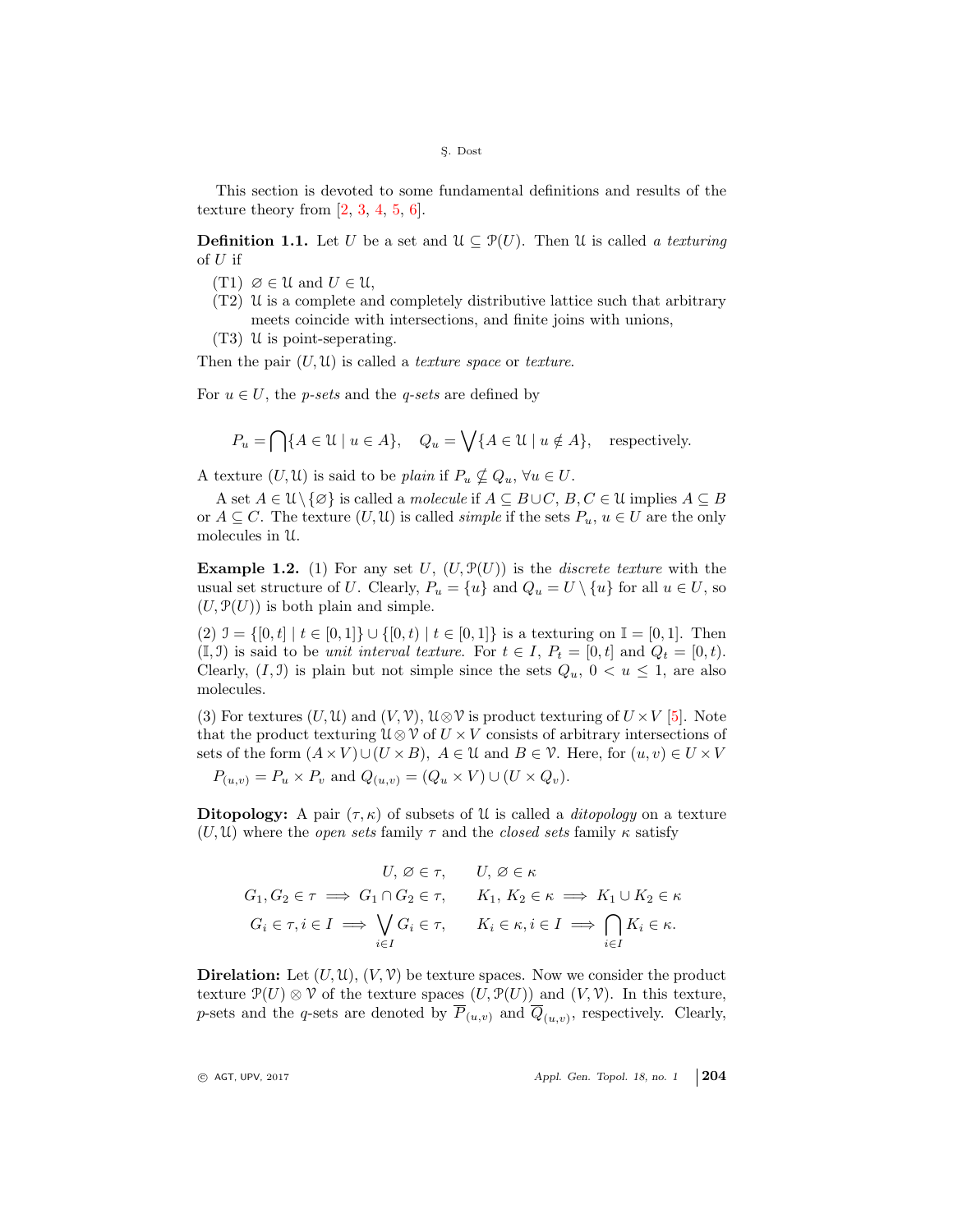$\overline{P}_{(u,v)} = \{u\} \times P_v$  and  $\overline{Q}_{(u,v)} = (U \setminus \{u\} \times V) \cup (U \times Q_v)$  where  $u \in U$  and  $v \in V$ . According to:

- (1)  $r \in \mathcal{P}(U) \otimes \mathcal{V}$  is called a *relation* from  $(U, \mathcal{U})$  to  $(V, \mathcal{V})$  if it satisfies  $R1 \, r \nsubseteq \overline{Q}_{(u,v)}, P_{u'} \nsubseteq Q_u \implies r \nsubseteq \overline{Q}_{(u',v)}.$ 
	- $R2 \, r \nsubseteq \overline{Q}_{(u,v)} \implies \exists u' \in U \text{ such that } P_u \nsubseteq Q_{u'} \text{ and } r \nsubseteq \overline{Q}_{(u',v)}.$
- (2)  $R \in \mathcal{P}(U) \otimes \mathcal{V}$  is called a *corelation* from  $(U, \mathcal{U})$  to  $(V, \mathcal{V})$  if it satisfies CR1  $\overline{P}_{(u,v)} \nsubseteq R$ ,  $P_u \nsubseteq Q_{u'} \implies \overline{P}_{(u',v)} \nsubseteq R$ .
- $CR2 \ \overline{P}_{(u,v)} \nsubseteq R \implies \exists u' \in U \text{ such that } P_{u'} \nsubseteq Q_u \text{ and } \overline{P}_{(u',v)} \nsubseteq R.$ (3) If r is a relation and R is a corelation from  $(U, \mathcal{U})$  to  $(V, \mathcal{V})$  then the pair  $(r, R)$  is called a direlation from  $(U, \mathcal{U})$  to  $(V, \mathcal{V})$ .

A pair  $(i, I)$  is said to be identity direlation on  $(U, \mathfrak{U})$  where  $i = \bigvee {\{\overline{P}_{(u,u)} \mid u \in \mathfrak{U}\}}$ U } and  $I = \bigcap \{ \overline{Q}_{(u,u)} \mid U \nsubseteq Q_u \}.$ 

Recall that [\[5\]](#page-14-3) we write  $(p, P) \sqsubseteq (q, Q)$  if  $p \subseteq q$  and  $Q \subseteq P$  where  $(p, P)$  and  $(q, Q)$  are direlations.

Let  $(p, P)$  and  $(q, Q)$  be direlations from  $(U, \mathfrak{U})$  to  $(V, \mathcal{V})$ . Then the greatest lower bound of  $(p, P)$  and  $(q, Q)$  is denoted by  $(p, P) \sqcap (q, Q)$ , and it is defined by  $(p, P) \sqcap (q, Q) = (p \sqcap q, P \sqcup Q)$  where

$$
p \sqcap q = \bigvee \{ \overline{P}_{(u,v)} \mid \exists z \in U \text{ with } P_u \nsubseteq Q_z \text{, and } p, q \nsubseteq \overline{Q}_{(z,v)} \},
$$
  

$$
P \sqcup Q = \bigcap \{ \overline{Q}_{(u,v)} \mid \exists z \in U \text{ with } P_z \nsubseteq Q_u \text{, and } \overline{P}_{(z,v)} \nsubseteq P, Q \}.
$$

**Inverses of a direlation:** If  $(r, R)$  is a direlation then the inverse direlation of  $(r, R)^{\leftarrow}$  is a direlation from  $(V, V)$  to  $(U, U)$ , and it is defined by  $(r, R)^{\leftarrow}$  =  $(R^{\leftarrow}, r^{\leftarrow})$  where

$$
r^{\leftarrow} = \bigcap \{ \overline{Q}_{(v,u)} \mid r \nsubseteq \overline{Q}_{(u,v)} \} \text{ and } R^{\leftarrow} = \bigvee \{ \overline{P}_{(v,u)} \mid \overline{P}_{(u,v)} \nsubseteq R \}
$$

The A-sections and the B-presections under a direlation  $(r, R)$  are defined as

$$
r^{\rightarrow} A = \bigcap \{Q_v \mid \forall u, r \nsubseteq \overline{Q}_{(u,v)} \Longrightarrow A \subseteq Q_u\},\newline R^{\rightarrow} A = \bigvee \{P_v \mid \forall u, \overline{P}_{(u,v)} \nsubseteq R \Longrightarrow P_u \subseteq A\},\newline r^{\leftarrow} B = \bigvee \{P_u \mid \forall v, r \nsubseteq \overline{Q}_{(u,v)} \Longrightarrow P_v \subseteq B\},\newline R^{\leftarrow} B = \bigcap \{Q_u \mid \forall v, \overline{P}_{(u,v)} \nsubseteq R \Longrightarrow B \subseteq Q_v\}.
$$

The composition of direlations: Let  $(p, P)$  be a direlation from  $(U, \mathfrak{U})$ to  $(V, V)$ , and  $(q, Q)$  be a direlation on  $(V, V)$  to  $(W, W)$ . The composition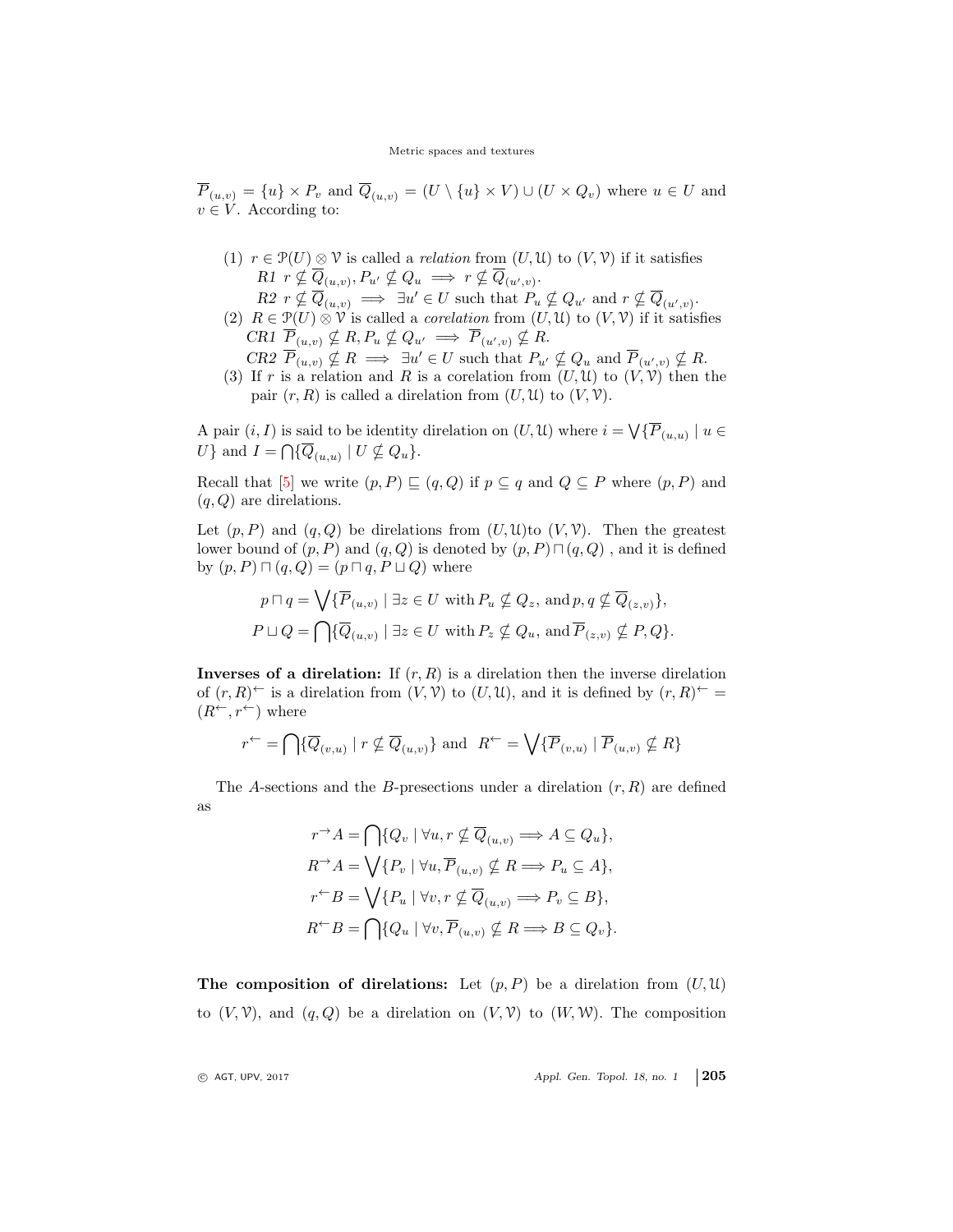$(q, Q) \circ (p, P)$  of  $(p, P)$  and  $(q, Q)$  is a direlation from  $(U, U)$  to  $(W, W)$  and it is defined by  $(q, Q) \circ (p, P) = (q \circ p, Q \circ P)$  where

$$
q \circ p = \bigvee \{ \overline{P}_{(u,w)} \mid \exists v \in V \text{ with } p \nsubseteq \overline{Q}_{(u,v)} \text{ and } q \nsubseteq \overline{Q}_{(v,w)} \},
$$
  

$$
Q \circ P = \bigcap \{ \overline{Q}_{(u,w)} \mid \exists v \in V \text{ with } \overline{P}_{(u,v)} \nsubseteq P \text{ and } \overline{P}_{(v,w)} \nsubseteq Q \}.
$$

**Difunction:** A direlation from  $(U, \mathcal{U})$  to  $(V, \mathcal{V})$  is called a *difunction* if it satisfies the conditions:

(DF1) For  $u, u' \in U$ ,  $P_u \nsubseteq Q_{u'} \implies \exists v \in V$  with  $f \nsubseteq \overline{Q}_{(u,v)}$  and  $\overline{P}_{(u',v)} \nsubseteq F$ .

(DF2) For  $v, v' \in V$  and  $u \in U$ ,  $f \nsubseteq \overline{Q}_{(u,v)}$  and  $\overline{P}_{(u,v')} \nsubseteq F \implies P_{v'} \nsubseteq Q_v$ . Obviously, identity direlation  $(i, I)$  on  $(U, \mathfrak{U})$  is a difunction and it is said to be identity difunction.

It is well known that [\[5\]](#page-14-3) the category dfTex of textures and difunctions is the main category of texture theory.

**Definition 1.3.** Let  $(f, F) : (U, \mathcal{U}) \to (V, \mathcal{V})$  be a difunction. If  $(f, F)$  satisfies the condition

SUR. For  $v, v' \in V$ ,  $P_v \nsubseteq Q_{v'} \implies \exists u \in U$  with  $f \nsubseteq \overline{Q}_{(u,v')}$  and  $\overline{P}_{(u,v)} \nsubseteq F$ .

then it is called surjective.

Similarly,  $(f, F)$  satisfies the condition

INJ. For  $u, u' \in U$  and  $v \in V$ ,  $f \nsubseteq \overline{Q}_{(u,v)}$  and  $\overline{P}_{(u',v)} \nsubseteq F \implies P_u \nsubseteq Q_{u'}$ .

then it is called injective.

If  $(f, F)$  is both injective and surjective then it is called *bijective*.

<span id="page-3-0"></span>Note 1.4. In general, difunctions are not directly related to ordinary (point) functions between the base sets. We note that [\[5,](#page-14-3) Lemma 3.4] if  $(U, \mathcal{U}), (V, \mathcal{V})$ are textures and a point function  $\varphi: U \to V$  satisfies the condition

(a) 
$$
P_u \nsubseteq Q_{u'} \implies P_{\varphi(u)} \nsubseteq Q_{\varphi(u')}
$$

then the equalities

$$
f_{\varphi} = \bigvee \{ \overline{P}_{(u,v)} \mid \exists z \in U \text{ satisfying } P_u \nsubseteq Q_z \text{ and } P_{\varphi(z)} \nsubseteq Q_v \},
$$
  

$$
F_{\varphi} = \bigcap \{ \overline{Q}_{(u,v)} \mid \exists z \in U \text{ satisfying } P_z \nsubseteq Q_u \text{ and } P_v \nsubseteq Q_{\varphi(z)} \},
$$

define a difunction  $(f_{\varphi}, F_{\varphi})$  on  $(U, \mathcal{U})$  to  $(V, \mathcal{V})$ . For  $B \in \mathcal{V}$ ,  $F_{\varphi}^{\leftarrow} B = \varphi^{\leftarrow} B =$  $f_{\varphi}^{\leftarrow}B$ , where  $\varphi^{\leftarrow}B = \bigvee \{P_u \mid P_{\varphi(u')} \subseteq B \ \forall u' \in U \text{ with } P_u \nsubseteq Q_{u'}\}.$ 

Furthermore, the function  $\varphi = \varphi_{(f,F)} : U \to V$  corresponding as above to the difunction  $(f, F) : (U, \mathcal{U}) \to (V, \mathcal{V})$ , with  $(V, \mathcal{V})$  plain, has the property (a) and in addition the property:

(b)  $P_{\varphi(u)} \nsubseteq B, B \in \mathcal{V} \implies \exists u' \in U \text{ with } P_u \nsubseteq Q_{u'} \text{ for which } P_{\varphi(u')} \nsubseteq B.$ 

Conversely, if  $\varphi: U \to V$  is any function satisfying (a) and (b) then there exists a unique difunction  $(f_{\varphi}, F_{\varphi}) : (U, \mathfrak{U}) \to (V, \mathcal{V})$  satisfying  $\varphi = \varphi_{(f_{\varphi}, F_{\varphi})}$ .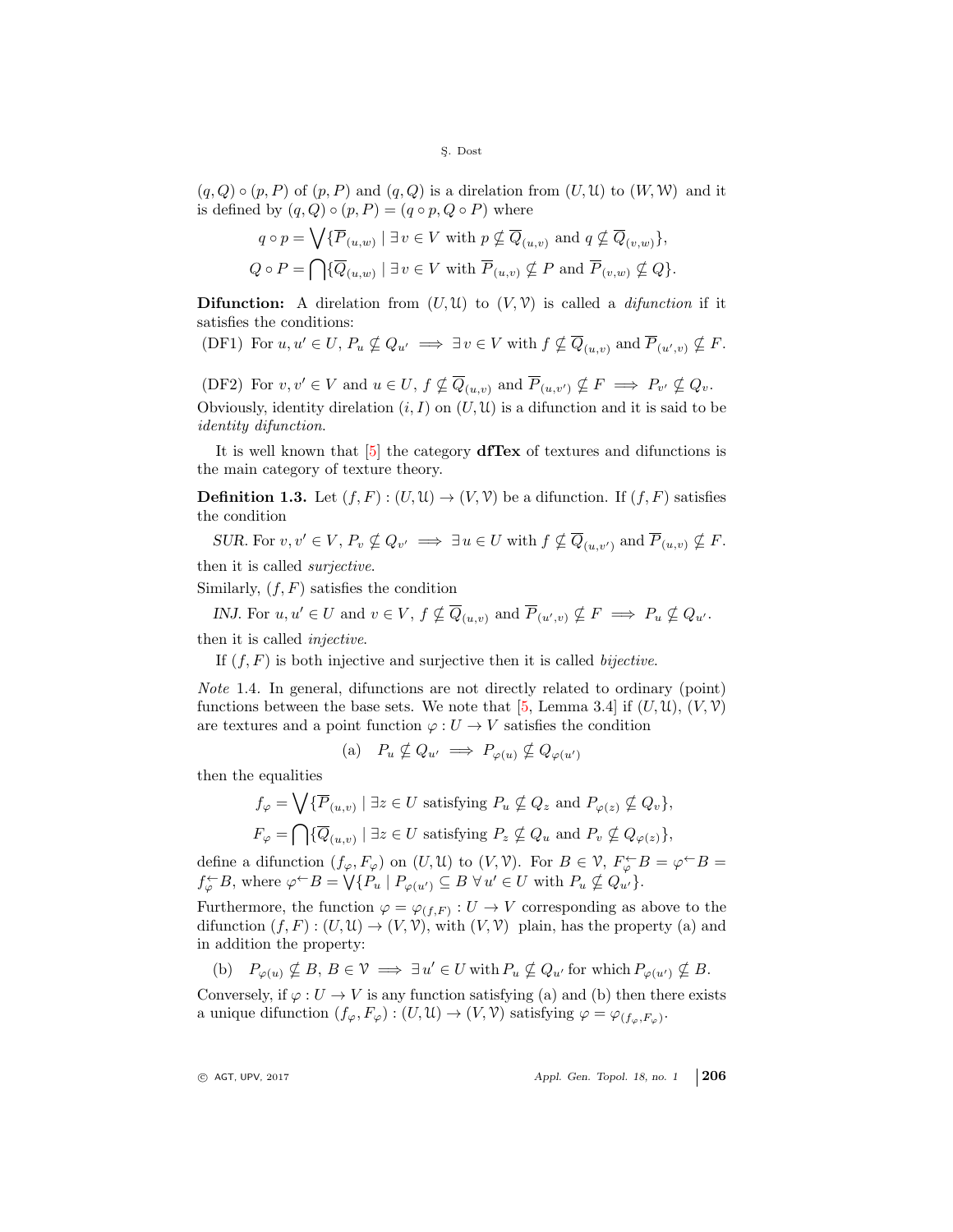On the other hand, if we consider simple textures it is obtained the same class of point functions.

The category of textures and point functions which satisfy the conditions (a)- (b) between the base sets is denoted by fTex.

Bicontinuous Difunction: A difunction  $(f, F) : (U, \mathfrak{U}, \tau_U, \kappa_U) \to (V, \mathfrak{V}, \tau_V, \kappa_V)$ is called continuous (cocontinuous) if  $B \in \tau_V (B \in \kappa_V) \Longrightarrow F^{\leftarrow}(B) \in \tau_U (f^{\leftarrow}(B) \in$  $\kappa_U$ ). A difunction  $(f, F)$  is called bicontinuous if it is both continuous and cocontinuous.

The category of ditopological texture spaces and bicontinuous difunctions was denoted by **dfDitop** in  $[6]$ .

## 2. Some categories of dimetrics on texture spaces

The notion of dimetric on texture space was firstly introduced in [\[11\]](#page-14-9). In this section, we will give some properties of dimetric texture spaces, and we present a link between classical metrics and dimetrics with categorical approach.

**Definition 2.1.** Let  $(U, \mathcal{U})$  be a texture,  $\overline{\rho}, \rho : U \times U \rightarrow [0, \infty)$  two point function. Then  $\rho = (\overline{\rho}, \rho)$  is called a pseudo dimetric on  $(U, \mathfrak{U})$  if

M1  $\overline{\rho}(u, z) \leq \overline{\rho}(u, v) + \overline{\rho}(v, z),$ M2  $P_u \nsubseteq Q_v \Longrightarrow \overline{\rho}(u, v) = 0,$ DM  $\overline{\rho}(u,v) = \rho(v,u),$ CM1  $\rho(u, z) \leq \rho(u, v) + \rho(v, z)$ , CM2  $P_v \nsubseteq Q_u \Longrightarrow \rho(u, v) = 0.$ 

for all  $u, v, z \in U$ . In this case  $\overline{\rho}$  is called pseudo metric,  $\underline{\rho}$  the pseudo cometric of  $ρ$ .

If  $\rho$  is a pseudo dimetric which satisfies the conditions

M3  $P_u \nsubseteq Q_v, \overline{\rho}(v, y) = 0, P_y \nsubseteq Q_z \Longrightarrow P_u \nsubseteq Q_z \,\forall u, v, y, z \in U$ , CM3  $P_v \nsubseteq Q_u, \rho(u, y) = 0, P_z \nsubseteq Q_y \Longrightarrow P_z \nsubseteq Q_u \,\forall u, v, y, z \in U$ it is called a dimetric.

If  $\rho = (\overline{\rho}, \rho)$  is (pseudo) dimetric on  $(U, \mathfrak{U})$  then  $(U, \mathfrak{U}, \rho)$  is called (pseudo) dimetric texture space.

Let  $(U, \mathfrak{U}, \rho)$  be a (pseudo) dimetric texture space. It was shown in [\[11,](#page-14-9) Proposition 6.3 that  $\beta_{\rho} = \{N_{\epsilon}^{\rho}(u) \mid u \in U^{\flat}, \epsilon > 0\}$  is a base and  $\gamma_{\rho} =$  ${M_{\epsilon}^{\rho}(u) \mid u \in U^{\flat}, \epsilon > 0}$  a cobase for a ditopology  $(\tau_{\rho}, \kappa_{\rho})$  on  $(U, \mathfrak{U})$  where

$$
N_{\epsilon}^{\rho}(u) = \bigvee \{ P_z \mid \exists v \in U, \text{ with, } P_u \nsubseteq Q_v, \overline{\rho}(v, z) < \epsilon \},
$$
  

$$
M_{\epsilon}^{\rho}(u) = \bigcap \{ Q_z \mid \exists v \in U, \text{ with, } P_v \nsubseteq Q_u, \underline{\rho}(v, z) < \epsilon \}.
$$

In this case  $(U, \mathfrak{U}, \tau_{\rho}, \kappa_{\rho})$  is said to be (pseudo) dimetric ditopological texture space.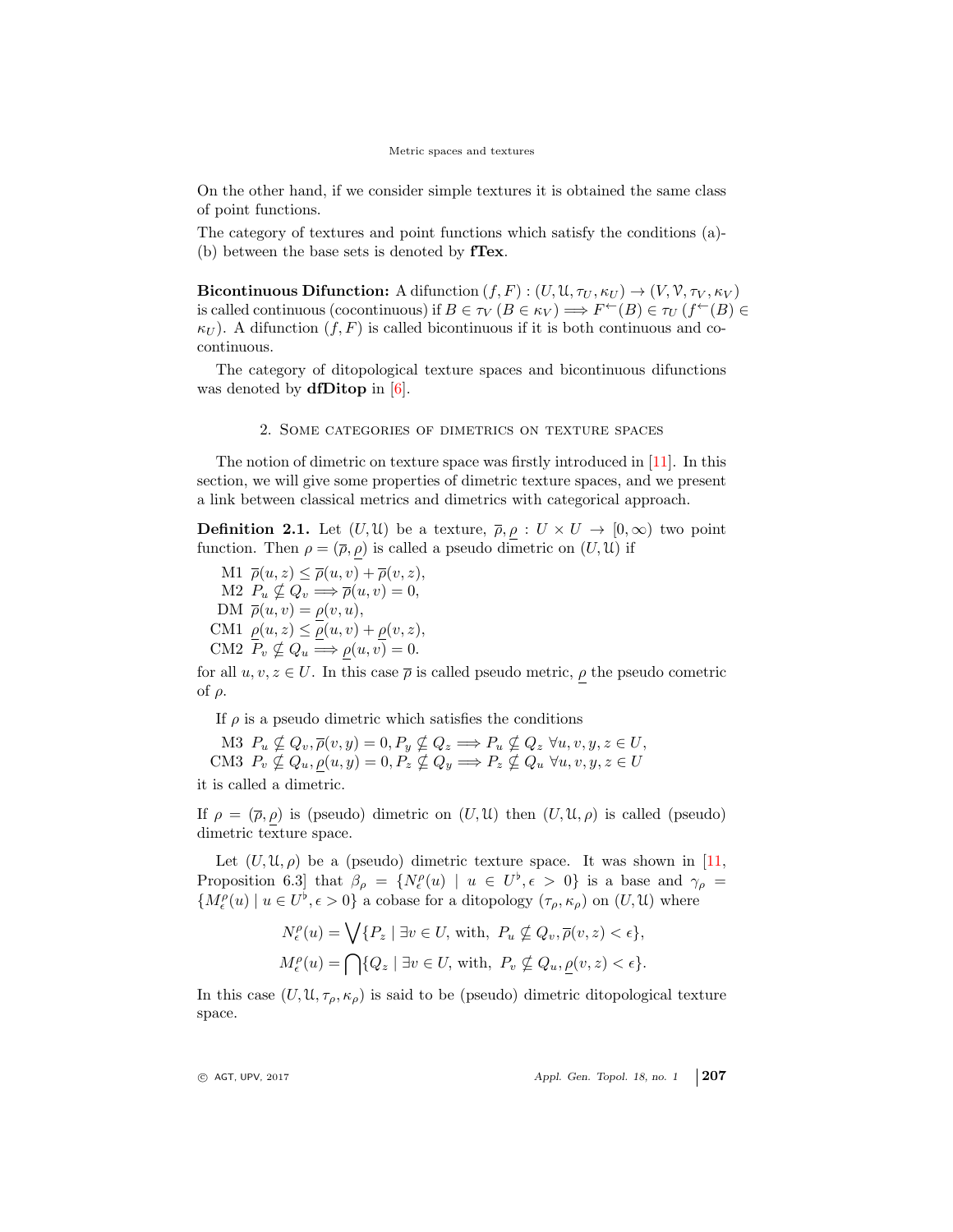**Definition 2.2.** Let  $(U, \mathcal{U}, \rho)$  be a (pseudo) dimetric texture space. Then  $G \in \mathcal{U}$  is called

- (1) open if for every  $G \nsubseteq Q_u$ , then there exists  $\epsilon > 0$  such that  $N_{\epsilon}^{\rho}(u) \subseteq G$ ,
- (2) closed if for every  $P_u \nsubseteq G$ , then there exists  $\epsilon > 0$  such that  $G \subseteq M_{\epsilon}^{\rho}(u)$ .

We set  $\mathcal{O}_{\rho} = \{G \in \mathcal{U} \mid G \text{ is open in } (U, \mathcal{U}, \rho)\}\$ and  $\mathcal{C}_{\rho} = \{K \in \mathcal{U} \mid K \text{ is closed}\}$ in  $(U, \mathfrak{U}, \rho)$ .

**Proposition 2.3.** Let  $(U, \mathfrak{U}, \rho)$  be a (pseudo) dimetric texture space. For  $u \in U$ and  $\epsilon > 0$ .

- (i)  $N_{\epsilon}^{\rho}(u)$  is open in  $(U, \mathfrak{U}, \rho),$
- (ii)  $M_{\epsilon}^{\rho}(u)$  is closed in  $(U, \mathfrak{U}, \rho)$ .

*Proof.* We prove (i), and the second result is dual. Let  $N_{\epsilon}^{\rho}(u) \nsubseteq Q_{v}$  for some  $v \in U$ . By the definition of  $N_{\epsilon}^{\rho}(u)$ , there exists  $y, z \in U$  such that  $P_y \nsubseteq Q_v$  and  $P_u \nsubseteq Q_z$ ,  $\overline{\rho}(z, y) < \epsilon$ . We set  $\delta = \epsilon - \overline{\rho}(z, y)$ . Now we show that  $N^{\rho}_{\delta}(v) \subseteq N^{\rho}_{\epsilon}(u)$ . We suppose  $N_{\delta}^{\rho}(v) \nsubseteq N_{\epsilon}^{\rho}(u)$ . Then  $N_{\delta}^{\rho}(v) \nsubseteq Q_r$  and  $P_r \nsubseteq N_{\epsilon}^{\rho}(u)$  for some  $r \in U$ . By the first inclusion, there exists  $m, n \in U$  such that  $P_m \nsubseteq Q_r$ ,  $P_v \nsubseteq Q_n$  and  $\overline{\rho}(n,m) < \delta$ . Now we observe that  $\overline{\rho}(z,y) + \overline{\rho}(n,m) < \epsilon$  and

$$
\overline{\rho}(z,r) \le \overline{\rho}(z,y) + \overline{\rho}(y,v) + \overline{\rho}(v,n) + \overline{\rho}(n,m) \le \epsilon
$$

by the condition  $(M2)$ . Since  $P_u \nsubseteq Q_z$  and  $\overline{\rho}(z, r) \leq \epsilon$ , we have the contradiction  $P_r \subseteq N^\rho_\epsilon$  $(u)$ .

**Definition 2.4.** Let  $(U_i, \mathfrak{U}_i, \rho_i)$ ,  $j = 1, 2$  be (pseudo) dimetric texture spaces and  $(f, F)$  be a difunction from  $(U_1, \mathfrak{U}_1)$  to  $(U_2, \mathfrak{U}_2)$ . Then  $(f, F)$  is called

- (1)  $\rho_1 \rho_2$  continuous if  $\overline{P}_{(u,v)} \nsubseteq F$  then  $N^{\rho_1}_{\delta}(u) \subseteq F^{\leftarrow}(N^{\rho_2}_{\epsilon}(v)), \forall \epsilon > 0$  $\exists \delta > 0.$
- (2)  $\rho_1 \rho_2$  cocontinuous if  $f \nsubseteq \overline{Q}_{(u,v)}$  then  $f^{\leftarrow}(M^{p_2}_{\epsilon}(v)) \subseteq M^{p_1}_{\delta}(u)$ ,  $\forall \epsilon > 0$  $\exists \delta > 0,$
- (3)  $\rho_1 \rho_2$  bicontinuous if it is continuous and cocontinuous.

**Proposition 2.5.** Let  $(f, F)$  be a difunction from  $(U_1, \mathfrak{U}_1, \rho_1)$  to  $(U_2, \mathfrak{U}_2, \rho_2)$ .

- (i)  $(f, F)$  is continuous  $\Longleftrightarrow F^{\leftarrow}(G) \in \mathcal{O}_{\rho_1}, \ \forall G \in \mathcal{O}_{\rho_2}.$
- (ii)  $(f, F)$  is cocontinuous  $\Longleftrightarrow f^{\leftarrow}(K) \in \mathfrak{C}_{\rho_1}, \forall K \in \mathfrak{C}_{\rho_2}.$

Proof. We prove (i), and the second result is dual.

( $\implies$ :) Let (f, F) be a continuous difunction. Take G ∈  $\mathcal{O}_{\rho_2}$ . We show that  $F^{\leftarrow}(G)$  is open in  $(U_1, \mathfrak{U}_1, \rho_1)$ . Let  $F^{\leftarrow}(G) \nsubseteq Q_u$  for some  $u \in U$ . By the definition of inverse image, there exists  $v \in V$  such that  $\overline{P}_{(u,v)} \nsubseteq F$  and  $G \nsubseteq Q_v$ . Since G is open, we have  $N_{\epsilon}^{\rho}(v) \subseteq G$  for  $\epsilon > 0$ . By the definition of continuity, there exists  $\delta > 0$  such that  $N_{\delta}^{\rho_1}(u) \subseteq F^{\leftarrow}(N_{\epsilon}^{\rho_2}(v))$ . Then  $N_{\delta}^{\rho_1}(u) \subseteq F^{\leftarrow}(G)$ , and so  $F^{\leftarrow}(G) \in \mathcal{O}_{\rho_1}$ .

 $(\Leftarrow):$  Let  $\overline{P}_{(u,v)} \nsubseteq F$ . We consider  $N_{\epsilon}^{\rho_2}(v)$  for some  $\epsilon > 0$ . Since  $N_{\epsilon}^{\rho_2}(v) \in$  $\mathcal{O}_{\rho_2}$ , we have  $F^{\leftarrow}(N_{\epsilon}^{\rho_2}(v)) \in \mathcal{O}_{\rho_1}$  by assumption. Since  $P_v \subseteq N_{\epsilon}^{\rho_2}(v)$  and  $P_v \nsubseteq F^{\rightarrow}(Q_u)$ ,  $N_{\epsilon}^{\rho_2}(v) \nsubseteq F^{\rightarrow}(Q_v)$ . Hence, we have  $F^{\leftarrow}(N_{\epsilon}^{\rho_2}(v)) \nsubseteq Q_u$ . Then there exists  $\delta > 0$  such that  $N_{\delta}^{\rho_1}(u) \subseteq F^{\leftarrow}(N_{\epsilon}^{\rho_2}(v)).$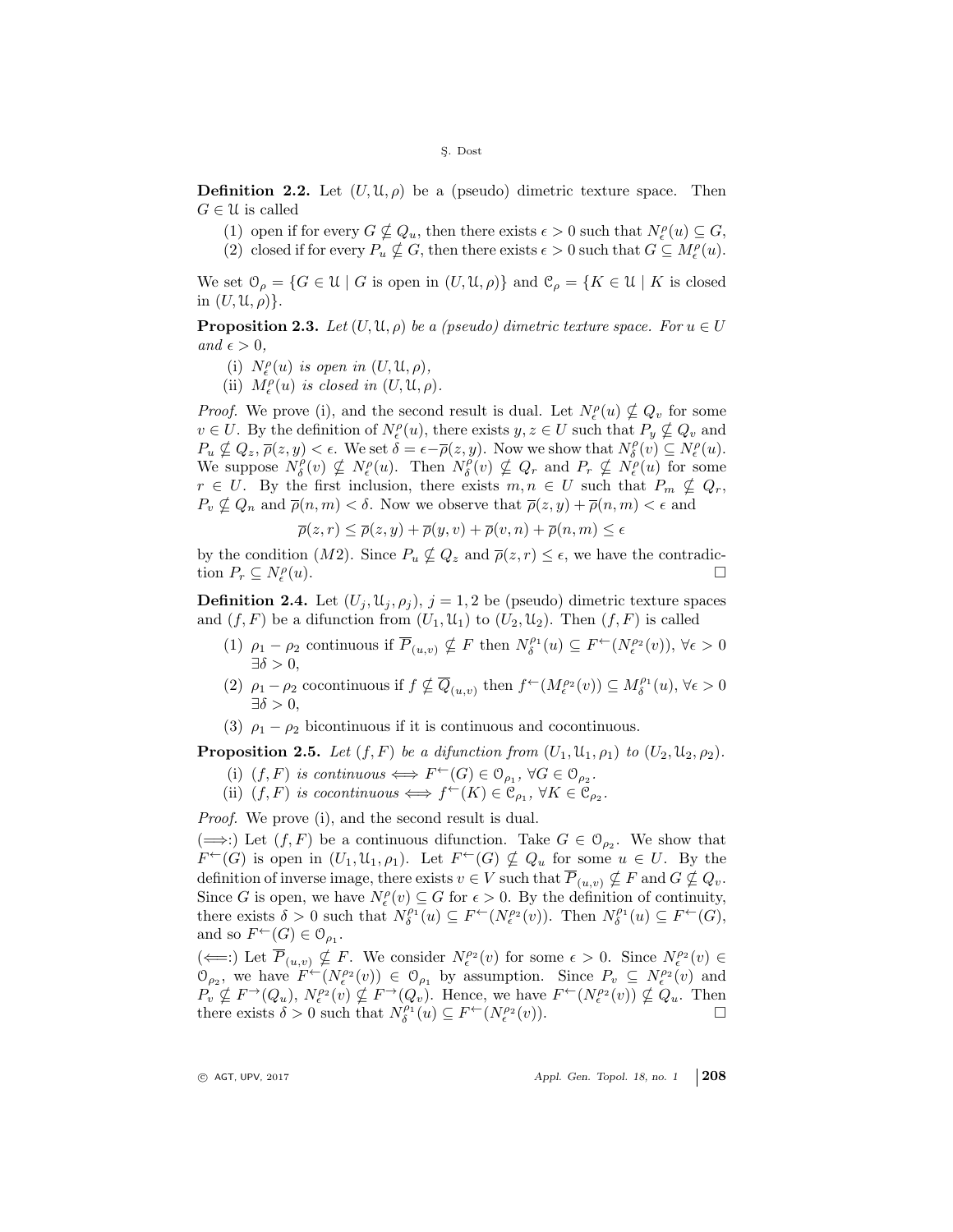<span id="page-6-0"></span>Corollary 2.6. Let  $(U_i, \mathfrak{U}_i, \rho_i)$ ,  $j = 1, 2$  be (pseudo) dimetric texture spaces and  $(f, F)$  be a difunction from  $(U_1, \mathfrak{U}_1)$  to  $(U_2, \mathfrak{U}_2)$ .

- (1)  $(f, F)$  is  $\rho_1 \rho_2$  continuous  $\iff (f, F)$  is  $\tau_{\rho_1} \tau_{\rho_2}$  continuous.
- (2)  $(f, F)$  is  $\rho_1 \rho_2$  cocontinuous  $\iff (f, F)$  is  $\kappa_{\rho_1} \kappa_{\rho_2}$  cocontinuous.

Proof. We prove (1), leaving the dual proof of (2) to the interested reader.

 $(\implies)$  Let  $(f, F)$  be  $\rho_1 - \rho_2$  continuous. Let  $G \in \tau_{\rho_2}$ . To prove  $F^{\leftarrow}(G) \in \tau_{\rho_1}$ , we take  $F^{\leftarrow}(G) \nsubseteq Q_u$  for some  $u \in U_1$ . By definition of inverse relation, there exists  $v \in U_2$  such that  $\overline{P}_{(u,v)} \nsubseteq F$  and  $G \nsubseteq Q_v$ . Since  $G \in \tau_{\rho_2}$ , we have  $N_{\epsilon}^{\rho_2}(v) \subseteq G$  for some  $\epsilon > 0$ . Then  $F^{\leftarrow}(N_{\epsilon}^{\rho_2}(v)) \subseteq F^{\leftarrow}(G)$ . From the assumption, we have  $\delta > 0$  such that  $N_{\delta}^{\rho_1}(u) \subseteq F^{\leftarrow}(N_{\epsilon}^{\rho_2}(v)) \subseteq F^{\leftarrow}(G)$ . Thus,  $F^{\leftarrow}(G) \in \tau_{\rho_1}.$ 

 $(\Leftarrow):$  Let  $\overline{P}_{(u,v)} \nsubseteq F$ . We consider  $N_{\epsilon}^{\rho_2}(v)$  for some  $\epsilon > 0$ . Since  $P_v \subseteq N_{\epsilon}^{\rho_2}(v)$ , we have  $N_{\epsilon}^{p_2}(v) \nsubseteq F^{\rightarrow}(Q_u)$ . Hence,  $F^{\leftarrow}(N_{\epsilon}^{p_2}(v)) \nsubseteq Q_u$ , and since  $F^{\leftarrow}(N_{\epsilon}^{p_2}(v))$ is open in  $(U_1, \mathcal{U}_1, \rho_1)$ , we have  $N_{\epsilon}^{\rho_1}(u) \subseteq F^{\leftarrow}(N_{\delta}^{\rho_2}(v))$  for some  $\delta > 0$ . Thus,  $(f, F)$  is  $\rho_1 - \rho_2$  continuous.

Theorem 2.7. (Pseudo) dimetric texture spaces and bicontinuous difunctions form a category.

Proof. Since bicontinuity between ditopological texture spaces is preserved un-der composition of difunction [\[6\]](#page-14-4), and identity difunction on  $(S, \mathcal{S}, \rho)$  is  $\rho - \rho$ bicontinuous, and the identity difunctions are identities for composition and composition is associative  $[5,$  Proposition 2.17(3)], (pseudo) di-metric texture spaces and bicontinuous difunctions form a category.

Definition 2.8. The category whose objects are (pseudo) di-metrics texture spaces and whose morphisms are bicontinuous difunctions will be denoted by (dfDiMP) dfDiM.

Clearly, dfDiM is a full subcategory of dfDiMP.

If we take as objects di-metric on a simple texture we obtain the full subcategory dfSDiM and inclusion functor  $\mathfrak{S}: dfSDiM \hookrightarrow dfDiM$ .

Also we obtain the full subcategory **dfPDiM** and inclusion functor  $\mathfrak{P}$  : **dfPDiM**  $\hookrightarrow$  dfDiM by taking as objects di-metrics on a plain texture.

In the same way we can use **dfPSDiM** to denote the category whose objects are di-metrics on a plain simple texture, and whose morphisms are bicontinuous difunctions.

Now, we define  $\mathcal{G} : dfDiM \rightarrow dfDitop$  by

$$
\mathcal{G}((U,\mathcal{U},\rho) \xrightarrow{(f,F)} (V,\mathcal{V},\mu)) = (U,\mathcal{U},\tau_{\rho},\kappa_{\rho}) \xrightarrow{(f,F)} (V,\mathcal{V},\tau_{\mu},\kappa_{\mu}).
$$

Obviously, G is a full concrete functor from Corollary [2.6.](#page-6-0) Likewise, the same functor may set up from **dfDiMP** to **dfDitop**.

We recall [\[11\]](#page-14-9) that a ditopology on  $(U, \mathcal{U})$  is called (pseudo) dimetrizable if it is the (pseudo) dimetric ditopology of some (pseudo) dimetric on  $(U, \mathcal{U})$ . We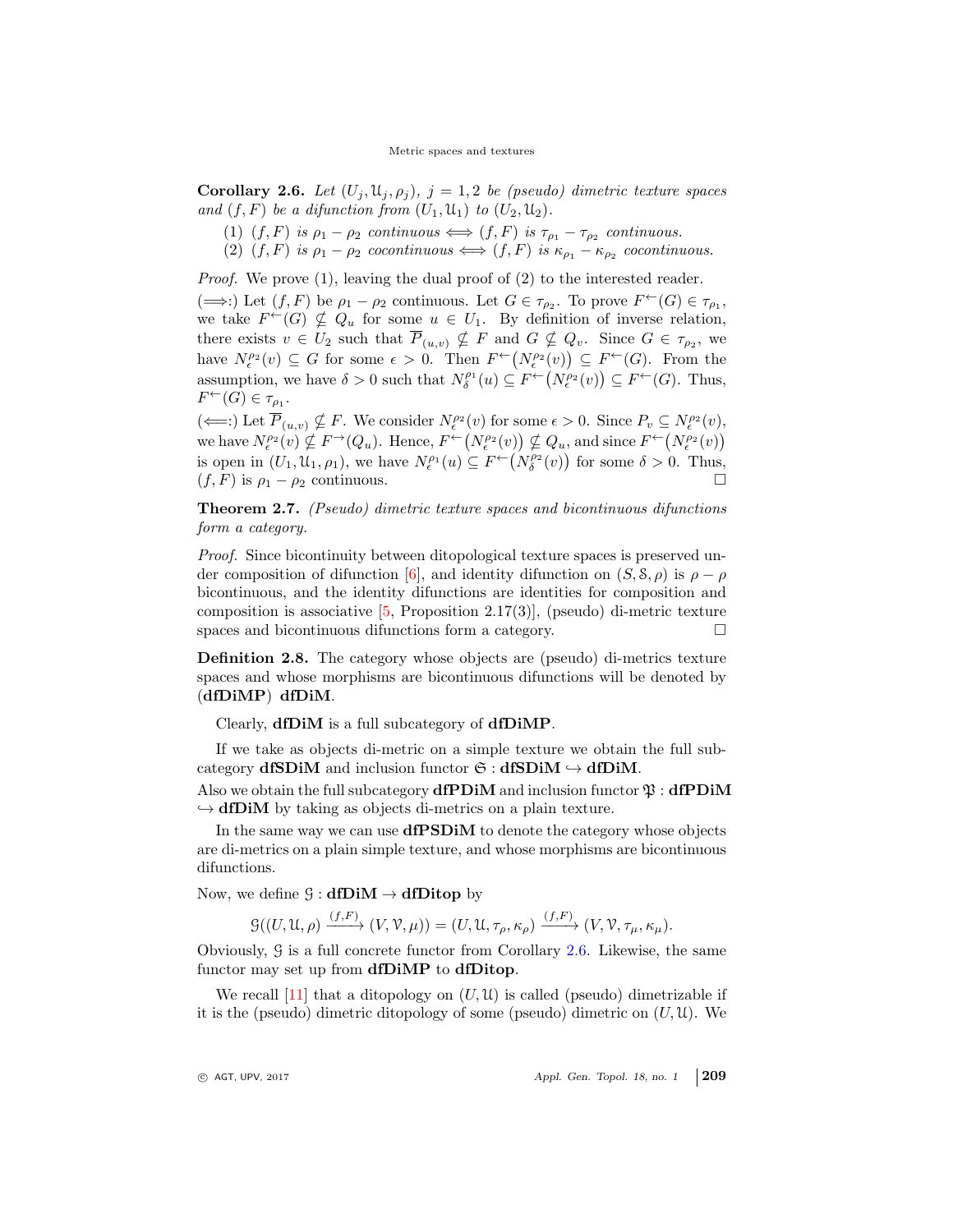denote by  $\mathrm{d}f\mathrm{D}f\mathrm{d}v_{dm}$  the category of dimetrizable ditopological texture space and bicontinuous difunction. Clearly it is full subcategory of the category dfDitop.

**Proposition 2.9.** The categories  $dfDitop_{dm}$  and  $dfDiM$  are equivalent.

*Proof.* Consider the functor  $\mathcal{G} : \mathbf{d} \mathbf{D} \mathbf{i} \mathbf{M} \to \mathbf{d} \mathbf{D} \mathbf{it} \mathbf{op}_{dm}$  which is defined above. It can be easily seen that G is a full and faithfull functor, since the homset restriction function of  $\mathcal G$  is onto and injective. Now we take a dimetrizable ditopological texture space  $(U, \mathfrak{U}, \tau, \kappa)$  such that  $\tau = \tau_{\rho}$  and  $\kappa = \kappa_{\rho}$ , where  $\rho$  is a dimetric on  $(U, \mathcal{U})$ . Clearly, the identity difunction  $(i, I) : (U, \mathcal{U}, \rho) \to \mathcal{G}(U, \mathcal{U}, \rho)$ is an isomorphism in the category  $\text{d}\text{Ditop}_{dm}$ . Hence,  $\mathcal G$  is isomorphism-closed, and so the proof is completed.

Corollary 2.10. The category dfDiMP is equivalent to the category of pseudo dimetrizable completely biregular [\[7\]](#page-14-5) ditopological texture spaces and bicontinuous difunctions.

*Proof.* Let  $(U, \mathfrak{U}, \rho)$  be a pseudo dimetric space. Then the dimetric ditopology  $(U, \mathfrak{U}, \tau_{\rho}, \kappa_{\rho})$  is completely biregular by [\[11,](#page-14-9) Corollary 6.5]. Consequently, the functor G which is the above proposition is given an equivalence between the categories dfDiMP and the category of pseudo metrizable completely biregular ditopological texture spaces.

On the other hand, since every pseudo dimetric ditopology is  $T_0$  [\[11,](#page-14-9) Corollary 6.5], so the category dfDiMP is equivalent to the category of pseudo metrizable  $T_0$  ditopological texture spaces and bicontinuous difunctions.

Now we give some properties of morphisms in the category dfDiM. Note that it takes consideration the reference [\[1\]](#page-14-10) for some concepts of category theory

**Proposition 2.11.** Let  $(f, F)$  be a morphism from  $(U, \mathfrak{U}, \rho)$  to  $(V, \mathfrak{V}, \mu)$  in the category  $dfDiM$  (dfDiMP).

- (1) If  $(f, F)$  is a section then it is injective.
- (2) If  $(f, F)$  is injective morphism then it is a monomorphism.
- (3) If  $(f, F)$  is retraction then it is surjective.
- (4) If  $(f, F)$  is surjective morphism then it is an epimorphism.
- (5)  $(f, F)$  is an isomorphism if and only if it is bijective and the inverse difunction  $(f, F)$ <sup> $\leftarrow$ </sup> is bicontinuous difunction.

*Proof.* The proof of  $(1)–(4)$  can be obtained easily in the category **dfTex** by [\[5,](#page-14-3) Proposition 3.14]. We show that the result (5). Note that,  $(f, F)$  is bijective if and only if it is an isomorphism in diffex. Since  $(f, F)$  is bijective, its inverse  $(f, F)^\leftarrow$  is a morphism in **dfTex** such that  $(f, F)^\leftarrow \circ (f, F) = (i_U, I_U)$ ,  $(f, F) \circ (f, F)^{\leftarrow} = (i_V, I_V)$ . Consequently,  $(f, F)$  is  $\rho - \mu$  bicontinuous iff  $(f, F)^\leftarrow$  is  $\mu - \rho$  bicontinuous.

Now let  $(U, d)$  be a classical (pseudo) metric space. Then  $\rho = (d, d)$  is a (pseudo) dimetric on the discrete texture space  $(U, \mathcal{P}(U))$ . As a result, a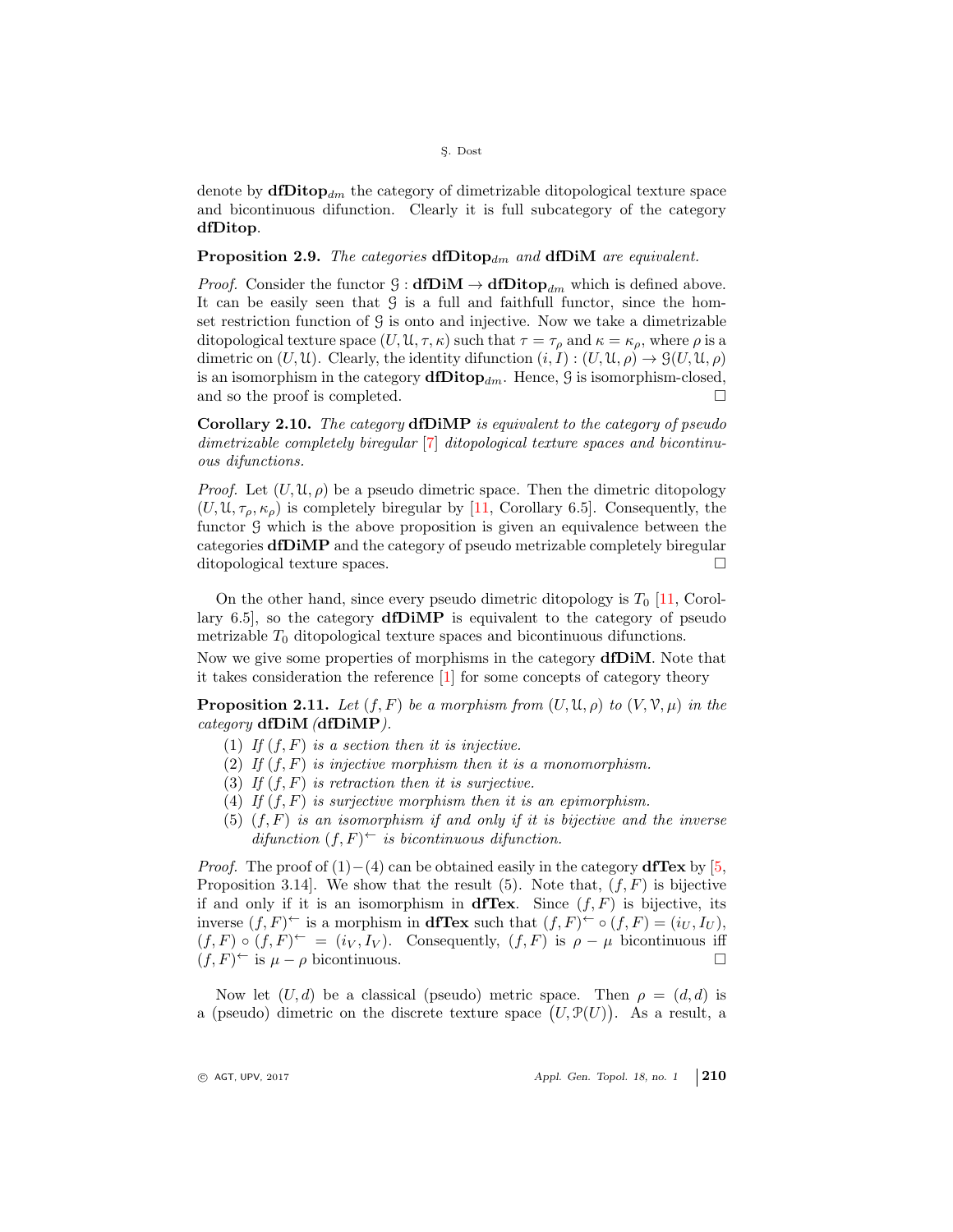subset of U is open (closed) in the metric space  $(U, d)$  if and only if it is open (closed) in the dimetric texture space  $(U, \mathcal{P}(U), \rho)$ .

On the other hand, recall that  $[5]$  if  $(f, F)$  is a difunction from  $(U, \mathcal{P}(U))$  to  $(V, \mathcal{P}(V))$ , then f and F are point functions from U to V where  $F = (U \times V) \setminus$  $f = f'$ .

The category of metric spaces and continuous functions between metric spaces is denoted by Met.

According to:

<span id="page-8-0"></span>Theorem 2.12. The category Met is isomorphic to the full subcategory of dfDiM.

Proof. We consider a full subcategory **D-dfDiM** of **dfDiM** whose objects are dimetric texture spaces on discrete textures and morphisms are bicontinuous difunctions. Now we prove that the mapping  $\mathfrak{T}$  :**Met** $\rightarrow$  **D-dfDiM** is a functor such that

$$
\mathfrak{T}(U, d) = (U, \mathfrak{P}(U), \rho)
$$
 and  $\mathfrak{T}(f) = (f, f')$ 

where f is a morphism in Met. Note that  $(f, f')$  is a bicontinuous difunction in **D-dfDiM** if and only if f is a continuous point function in Met. It can be easily seen that if i is identity function on  $U$  then  $(i, I)$  is identity difunction on  $(U, \mathcal{P}(U))$  where  $I = (U \times U) \setminus i$ . Since  $f' \circ g' = (f \circ g)'$ , we have  $\mathfrak{T}(f \circ g) =$  $\mathfrak{T}(f) \circ \mathfrak{T}(q)$ . Hence,  $\mathfrak{T}$  is a functor. Furthermore,  $\mathfrak{T}$  is bijective on objects, and the hom-set restriction of  $\mathfrak T$  is injective and onto. Consequently,  $\mathfrak T$  is clearly an isomorphism functor.

By using same arguments, the category PMet of pseudo metric spaces and continuous functions is isomorphic to the full subcategory of dfDiMP.

Now suppose that  $(U, d)$  is a classical metric space and  $(U, \mathcal{T}_d)$  is the metric topological space. Then the pair  $(\mathcal{T}_d, \mathcal{T}_d^c)$  is a ditopology on  $(U, \mathcal{P}(U))$ . On the other hand, we consider the dimetric ditopological texture space  $(U, \mathcal{P}(U), \tau_o, \kappa_o)$ where  $\rho = (d, d)$ . Now we consider the functors  $\mathcal{M} : \mathbf{Met} \to \mathbf{dfDitop}$  and  $N : Met \to dfDitop$  which are defined by

$$
\mathcal{M}((U, d) \xrightarrow{f} (V, e)) = (U, \mathcal{P}(U), \mathcal{T}_d, \mathcal{T}_d^c) \xrightarrow{(f, f')} (V, \mathcal{P}(V), \mathcal{T}_e, \mathcal{T}_e^c),
$$
  

$$
\mathcal{N}((U, d) \xrightarrow{f} (V, e)) = (U, \mathcal{P}(U), \tau_\rho, \kappa_\rho) \xrightarrow{(f, f')} (V, \mathcal{P}(V), \tau_\mu, \kappa_\mu)
$$

where  $\rho = (d, d)$  and  $\mu = (e, e)$ . According to:

**Proposition 2.13.** Let  $\tau : \mathcal{M} \to \mathcal{N}$  be a function such that assigns to each **Met-**object  $(X, d)$  a **dfDitop**-morphism  $\tau_{(X, d)} = (i, I) : \mathcal{M}(X, d) \to \mathcal{N}(X, d)$ . Then  $\tau$  is a natural transformation.

*Proof.* We prove that naturality condition holds. Let  $f : (U, d) \rightarrow (V, e)$  be a **Met-morphism.** From Theorem [2.12,](#page-8-0)  $(f, f') : (U, \mathcal{P}(U), \rho) \to (V, \mathcal{P}(V), \mu)$  is a dfDiM-morphism. Further, it is a dfDitop-morphism by Corollary [2.6.](#page-6-0)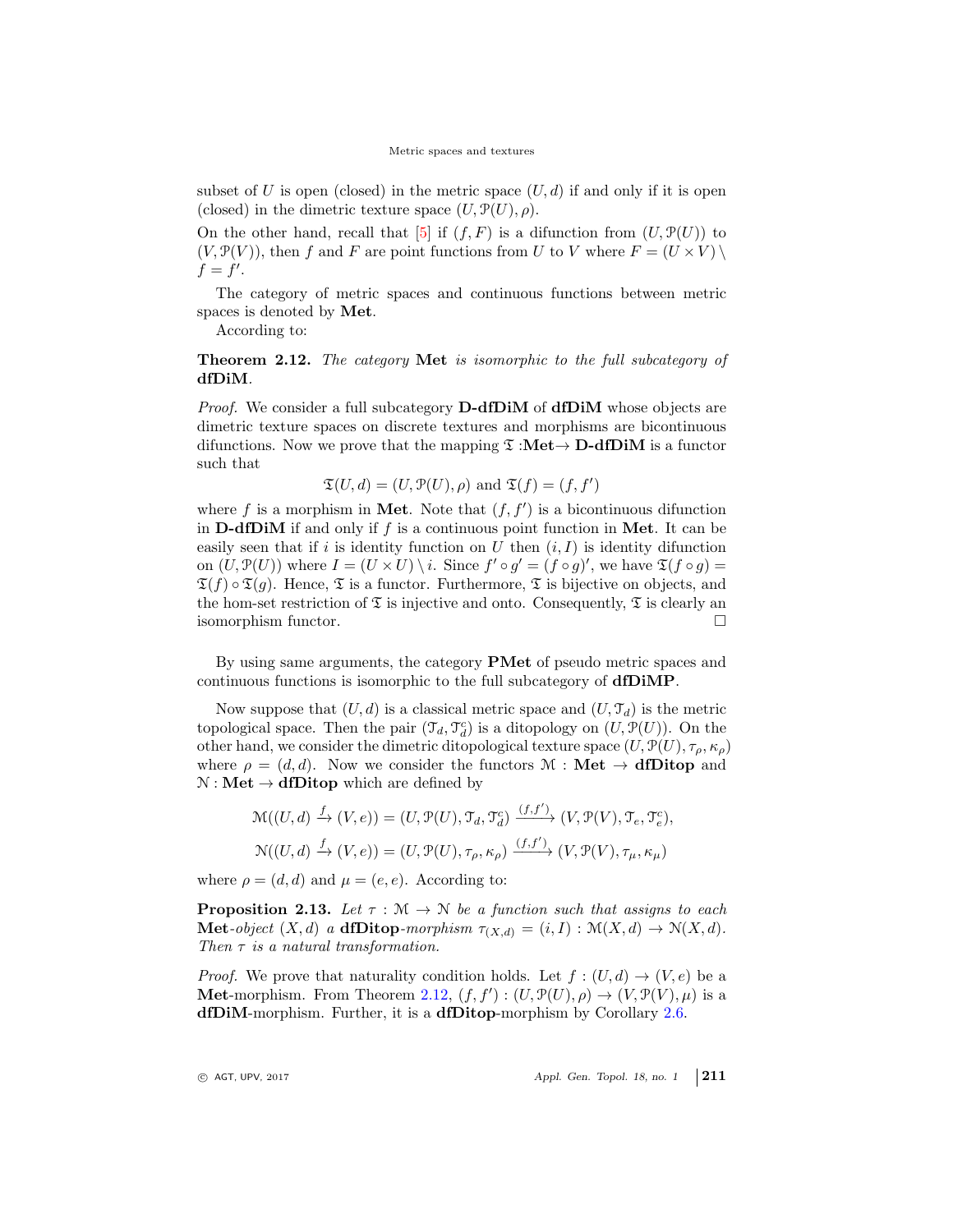S¸. Dost

$$
(U, \mathcal{P}(U), \mathcal{T}_d, \mathcal{T}_d) \xrightarrow{\tau_{(U,d)} = (i, I)} (U, \mathcal{P}(U), \tau_\rho, \kappa_\rho)
$$
\n
$$
(f, f') \downarrow \qquad (f, f')
$$
\n
$$
(V, \mathcal{P}(V), \mathcal{T}_e, \mathcal{T}_e^c) \xrightarrow[\tau_{(V,e)} = (i, I)]} (V, \mathcal{P}(V), \tau_\mu, \kappa_\mu)
$$

On the other hand, the identity difunction  $\tau_{(U,d)} = (i, I) : (U, \mathcal{P}(U), \mathcal{T}_d, \mathcal{T}_d^c) \to$  $(U, \mathcal{P}(U), \tau_{\rho}, \kappa_{\rho})$  is bicontinuous on  $(U, \mathcal{P}(U))$ , and so it is a **dfDitop-morphism.** Clearly the above diagram is commutative, and the proof is completed.  $\Box$ 

#### 3. Point functions between dimetric texture spaces

As we have noted earlier, however, it is possible to represent difunctions by ordinary point functions in certain situations. The construct fDitop, where the objects are ditopological texture spaces and the morphisms bicontinuous point functions satisfying (a) and (b) which is given Note [1.4,](#page-3-0) and we will to define a similar construct of (pseudo) dimetric texture spaces.

**Definition 3.1.** Let  $(U, \mathfrak{U}, \rho)$  and  $(V, \mathfrak{V}, \mu)$  be (pseudo) dimetric texture spaces, and  $\varphi$  on U to V a point function satisfy the condition (a). Then  $\varphi$  is called

- (1) continuous if  $\varphi^{\leftarrow}(P_v) \nsubseteq Q_u$  implies  $N_{\delta}^{\rho}(u) \subseteq \varphi^{\leftarrow}(N_{\epsilon}^{\mu}(v)), \forall \epsilon > 0$  $\exists \delta > 0.$
- (2) cocontinuous if  $P_u \nsubseteq \varphi^{\leftarrow}(Q_v)$  implies  $\varphi^{\leftarrow}(M_{\epsilon}^{\mu}(v)) \subseteq M_{\delta}^{\rho}(u), \forall \epsilon > 0$  $\exists \delta > 0.$
- (3) bicontinuous if it is continuous and cocontinuous.

**Proposition 3.2.** Let  $\varphi$  be a point function satisfy the condition (a) from  $(U_1, \mathcal{U}_1, \rho_1)$  to  $(U_2, \mathcal{U}_2, \rho_2)$ .

- (i)  $\varphi$  is continuous  $\Longleftrightarrow \varphi^{\leftarrow}(G) \in \mathcal{O}_{\rho_1}, \ \forall G \in \mathcal{O}_{\rho_2}.$
- (ii)  $\varphi$  is cocontinuous  $\Longleftrightarrow \varphi^{\leftarrow}(K) \in \mathfrak{C}_{\rho_1}, \forall K \in \mathfrak{C}_{\rho_2}.$

*Proof.* Let  $\varphi$  be a point function satisfy the condition (a) and  $(f_{\varphi}, F_{\varphi})$  be the corresponding difunction. Then  $\varphi^{\leftarrow}(B) = F_{\varphi}^{\leftarrow}(B) = f_{\varphi}^{\leftarrow}(B)$  for all  $B \in \mathcal{U}_2$ . Now we take  $G \in \mathcal{O}_{\rho_2}$ . We show that  $\varphi^{\leftarrow}(G)$  is open in  $(U_1, \mathcal{U}_1, \rho_1)$ . Let  $\varphi^{\leftarrow}(G) \nsubseteq Q_u$  for some  $u \in U$ . By the definition of inverse image, there exists  $v \in V$  such that  $\overline{P}_{(u,v)} \nsubseteq F$  and  $G \nsubseteq Q_v$ . Since G is open, we have  $N_{\epsilon}^{p_2}(v) \subseteq G$ for  $\epsilon > 0$ . By the definition of continuity, there exists  $\delta > 0$  such that  $N_{\delta}^{\rho_1}(u) \subseteq$  $F^{\leftarrow}(N_{\epsilon}^{\rho_2}(v))$ . Then  $N_{\delta}^{\rho_1}(u) \subseteq F^{\leftarrow}(G)$ , and so  $F^{\leftarrow}(G) \in \mathcal{O}_{\rho_1}$ .

 $(\Leftarrow):$  Let  $\overline{P}_{(u,v)} \nsubseteq F$ . We consider  $N_{\epsilon}^{\rho_2}(v)$  for some  $\epsilon > 0$ . Since  $N_{\epsilon}^{\rho_2}(v) \in$  $\mathcal{O}_{\rho_2}$ , we have  $F^{\leftarrow}(N_{\epsilon}^{\rho_2}(v)) \in \mathcal{O}_{\rho_1}$  by assumption. Since  $P_v \subseteq N_{\epsilon}^{\rho_2}(v)$  and  $P_v \nsubseteq F^{\rightarrow}(Q_u)$ ,  $N_{\epsilon}^{\rho_2}(v) \nsubseteq F^{\rightarrow}(Q_v)$ . Hence, we have  $F^{\leftarrow}(N_{\epsilon}^{\rho_2}(v)) \nsubseteq Q_u$ . Then there exists  $\delta > 0$  such that  $N_{\delta}^{\rho_1}(u) \subseteq F^{\leftarrow}(N_{\epsilon}^{\rho_2})$  $(v)$ ).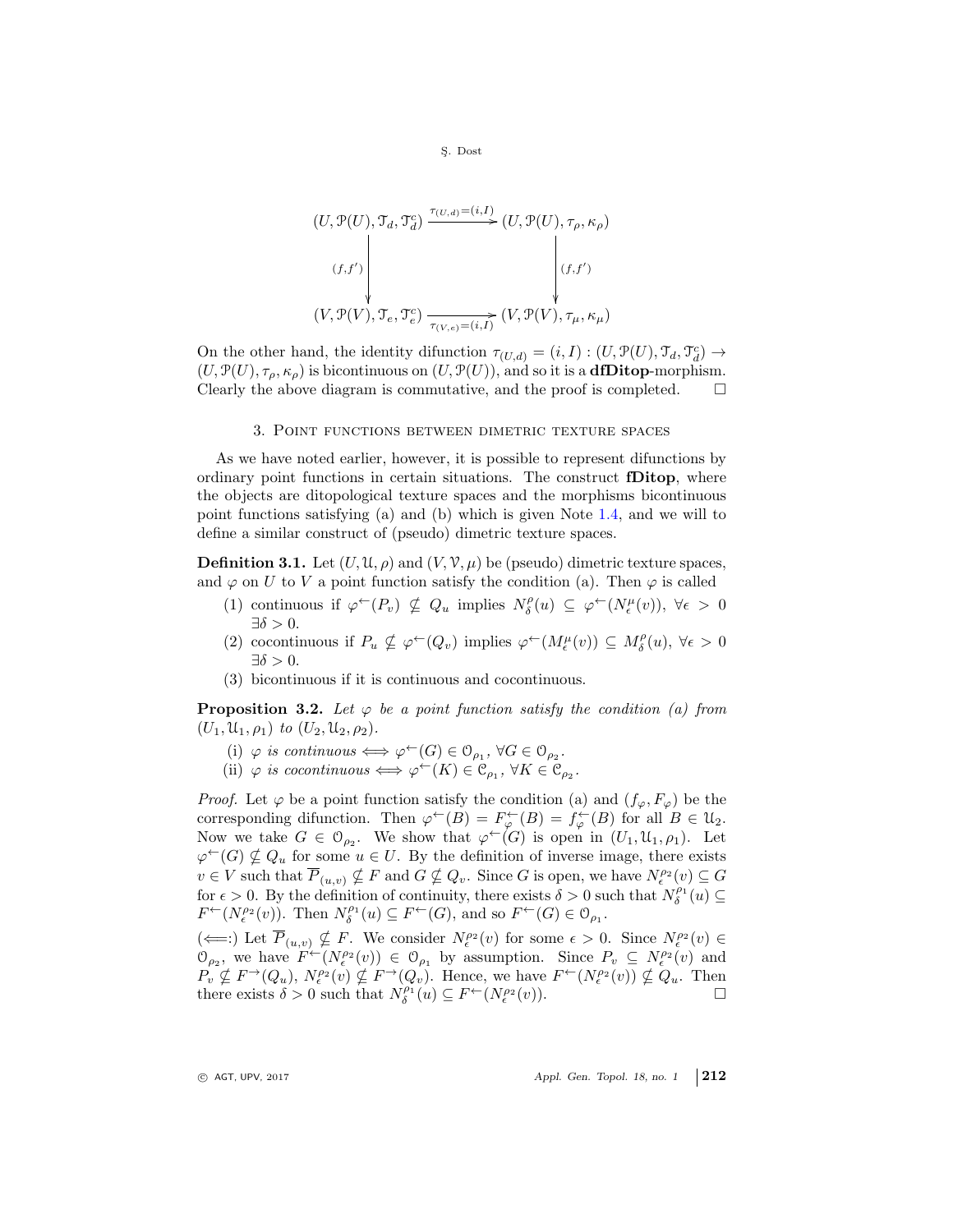**Corollary 3.3.** Suppose that  $\varphi$  :  $(U_1, \mathcal{U}_1) \to (U_2, \mathcal{U}_2)$  is a point function satisfy the condition (a) and that  $\rho_k$  is a (pseudo) dimetric on  $(U_k, \mathfrak{U}_k)$ ,  $k = 1, 2$ . Then

- (1)  $\varphi$  is bicontinuous if and only if  $(f_{\varphi}, F_{\varphi})$  is bicontinuous.
- (2)  $\varphi$  is  $\rho_1 \rho_2$  bicontinuous if and only if  $\varphi$  is  $(\tau_{\rho_1}, \kappa_{\rho_1}) (\tau_{\rho_2}, \kappa_{\rho_2})$  bicontinuous where  $(\tau_{\rho_j}, \kappa_{\rho_j}), j = 1, 2$  is dimetric ditopological texture space.

*Proof.* Since  $\varphi^{\leftarrow}(B) = F_{\varphi}^{\leftarrow}(B) = f_{\varphi}^{\leftarrow}(B)$  for all  $B \in \mathcal{U}_2$ , the proof is automati-cally obtained by Corollary [2.6.](#page-6-0)  $\Box$ 

The category whose objects are dimetrics and whose morphisms are bicontinuous point functions satisfying the conditions  $(a)$  and  $(b)$  will be denoted by fDiM.

**Proposition 3.4.** Let f be a morphism from  $(U, \mathfrak{U}, \rho)$  to  $(V, \mathcal{V}, \mu)$  in the category fDiM.

- (1) If  $f$  is a section then it is an fDiM-embedding.
- (2) If f is injective morphism then it is a monomorphism.
- (3) If f is a retraction then it is a fDiM-quotient.
- (4) If f is a surjective morphism then it is an epimorphism.
- (5)  $f$  is an isomorphism if and only if it is a textural isomorphism and its inverse is bicontinuous.

*Proof.* Since the category **fDiM** is a construct, the first four results are automatically obtained.

Recall that f is a textural isomorphism from  $(U, \mathcal{U})$  to  $(V, \mathcal{V})$  if it is a bijective point function from U to V satisfying  $A \in \mathcal{U} \implies f(A) \in \mathcal{V}$  such that  $A \to$  $f(A)$  is a bijective from U to V. Hence, this is equivalent to requiring that f be bijective with inverse g, and  $A \in \mathcal{U} \implies f(A) \in \mathcal{V}$  and  $B \in \mathcal{V} \implies g(B) \in \mathcal{U}$ . By  $[5,$  Proposition 3.15, f is textural isomorphism if and only if f is isomor- $\Box$  phism in fTex.

We define  $\mathfrak{D}: f\mathbf{DiM} \to df\mathbf{DiM}$  by

$$
\mathfrak{D}((U, \mathfrak{U}, \rho) \xrightarrow{\varphi} (V, \mathcal{V}, \mu)) = (U, \mathfrak{U}, \rho) \xrightarrow{(f_{\varphi}, F_{\varphi})} (V, \mathcal{V}, \mu).
$$

**Theorem 3.5.**  $\mathfrak{D}:$  **fDiM**  $\rightarrow$  **dfDiM** defined above is a functor. The restriction  $\mathfrak{D}_p$  : **fPDiM**  $\rightarrow$  **dfPDiM** is an isomorphism with inverse  $\mathfrak{V}_p$  :  $dfPDiM \rightarrow fPDiM$  given by

$$
\mathfrak{V}_p((U,\mathfrak{U},\rho) \xrightarrow{(f,F)} (V,\mathcal{V},\mu)) = (U,\mathfrak{U},\rho) \xrightarrow{\varphi_{(f,F)}} (V,\mathcal{V},\mu).
$$

Likewise we have isomorphism between **fSDiM** and **dfSDiM**.

 $\left| \frac{f}{f} \right|$ 

*Proof.* It is easy to show that  $\mathfrak{D}(\iota_U) = (\iota_U, I_U)$ . Now let  $(U, \mathfrak{U}), (V, \mathfrak{V}), (Z, \mathfrak{Z})$  be textures,  $\varphi: U \to V, \psi: V \to Z$  point functions satisfying (a) and (b). We have  $(f_{\psi\circ\varphi}, F_{\psi\circ\varphi}) = (f_{\psi}, F_{\psi}) \circ (f_{\varphi}, F_{\varphi})$  by [\[5,](#page-14-3) Theorem 3.10]. We can also say that a point function is (texturally) bicontinuous if and only if the corresponding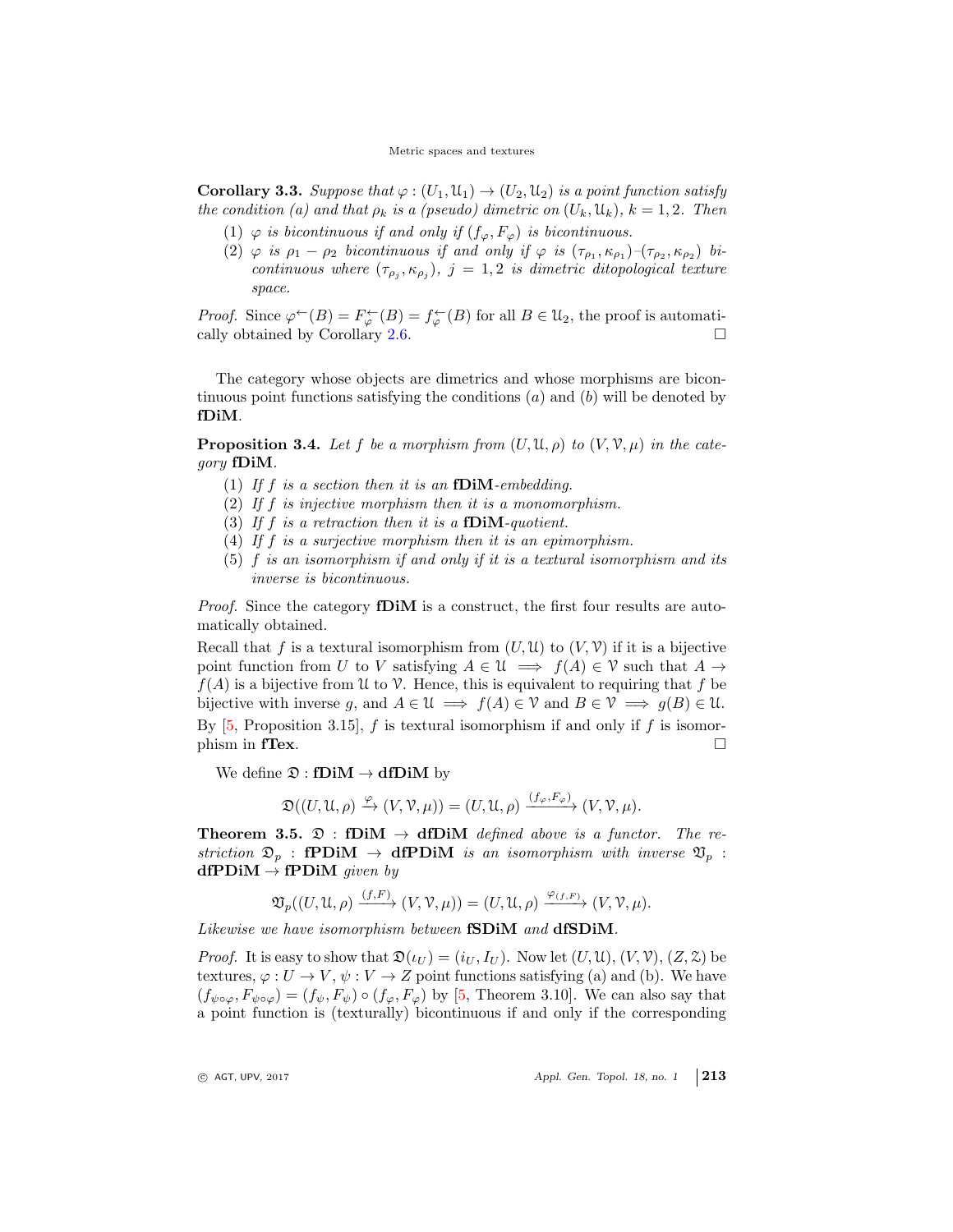difunction is bicontinuous. Thus  $\mathfrak{D}$  : **fDiM**  $\rightarrow$  **dfDiM** is a functor. If we restrict to  $\mathfrak{D}_p : \mathbf{fPDiM} \to \mathbf{dfPDiM}$  we again obtain a functor. Now let us define  $\mathfrak{V}_p$ : **dfPDiM**  $\rightarrow$  **fPDiM** by  $\mathfrak{V}_p(U, \mathfrak{U}, \rho) = (U, \mathfrak{U}, \rho)$  and  $\mathfrak{V}_p(f, F) =$  $\varphi_{(f,F)}$  which is also a functor and the inverse of  $\mathfrak{D}_p$ . This means that  $\mathfrak{D}_p$  is an isomorphism. The other isomorphisms can be proved similarly.

We recall that a quasi-pseudo metric on a set U in the sense of J.C. Kelly [\[9\]](#page-14-11) is a non-negative real-valued function  $\rho(.)$  on the product  $U \times U$  such that

(1)  $\rho(u, u) = 0, (u \in U)$ 

(2)  $\rho(u, z) \leq \rho(u, v) + \rho(v, z), (u, v, z \in U)$ 

Now let  $\rho(.)$  be a quasi-pseudo metric on a set U, and let  $q(.)$  be defined by  $q(u, v) = \rho(v, u)$ . Then it is a trivial matter to verify that  $q(u, v)$  is a quasipseudo metric on U. In this case,  $\rho(.)$  and  $q(.)$  are called conjugate, and denote the set U with this structure  $(U, \rho, q)$ .

Now let  $(U_1, \rho_1, q_1)$  and  $(U_2, \rho_2, q_2)$  be quasi-pseudo metric spaces. A function  $f: U_1 \to U_2$  is pairwise continuous if and only if f is  $\rho_1-\rho_2$  continuous and  $q_1-q_2$ continuous. So, quasi-pseudo metric spaces and pairwise continuous functions form a category, and we will denote this category PQMet.

Obviously, Met is a full subcategory of PQMet.

Now let  $(U, \mathfrak{U}, \rho)$  be a dimetric space with  $(U, \mathfrak{U})$  plain. Then  $u = v \implies$  $\overline{\rho}(u, v) = 0$  and  $\rho(u, v) = 0$ , by the dimetric condition (M2). So,  $(U, \overline{\rho}, \rho)$  is pseudo-quasi metric space in the usual sense. Thus we have a forgetful functor  $\mathfrak{A}: \textbf{fPSD} \in \textbf{PQMet}$ , if we set  $\mathfrak{A}(U, \mathfrak{U}, \rho) = (U, \overline{\rho}, \rho)$  and  $\mathfrak{A}(\varphi) = \varphi$ .

Likewise, the functor  $\mathfrak{T} : \mathbf{Met} \to \mathbf{dfDim}$  becomes a functor  $\mathfrak{T} : \mathbf{PQMet} \to$ dfDiMP on setting  $\mathfrak{T}(U, p, q) = (U, \mathfrak{P}(U), (p, q))$  and  $\mathfrak{T}(\varphi) = \varphi$ .

Now we consider the following diagram.



Then:

**Theorem 3.6.** A is an adjoint of  $\mathfrak{V}_{ps} \circ \mathfrak{T}$  and  $\mathfrak{T}$  a co-adjoint of  $\mathfrak{A} \circ \mathfrak{V}_{ps}$ .

*Proof.* Take  $(U, p, q) \in Ob(\textbf{PQMet})$ . We show that  $(\iota_U, (U, \mathcal{P}(U), (p, q)))$  is an A-universal arrow. It is clearly an A-structured arrow, so take an object  $(U, \mathfrak{U}, \mu)$  in **fPSDiMP** and  $\varphi \in \textbf{PQMet}((U, p, q), (U, \overline{\mu}, \mu))$ . Then, by [\[5,](#page-14-3) Theorem 3.12], we know that  $\varphi \in \mathcal{M}$  or **fPSTex**, and that it is the unique such morphism satisfying  $\mathfrak{A}(\varphi) \circ \iota_U = \varphi$ , so it remains to verify that  $\varphi$ :  $(U, \mathcal{P}(U), (p, q)) \rightarrow (U, \mathcal{U}, \mu)$  is bicontinuous. However, for every open set G in  $(U, \mathcal{U}, \mu)$ , we have  $\varphi^{\leftarrow}(G) = \varphi^{-1}[G]$ , by [\[5,](#page-14-3) Lemma 3.9], and  $\varphi^{-1}[G]$  is open in  $(U, p, q)$  since  $\varphi$  is  $p-\overline{\mu}$  continuous. Likewise, for every closed set K in  $(U, \mathfrak{U}, \mu)$  we have  $\varphi^{\leftarrow}(K) = U \setminus \varphi^{-1}[U \setminus K]$  is closed in  $(U, p, q)$  since  $\varphi$  is  $q\leftarrow\mu$  $\overline{C}$  continuous.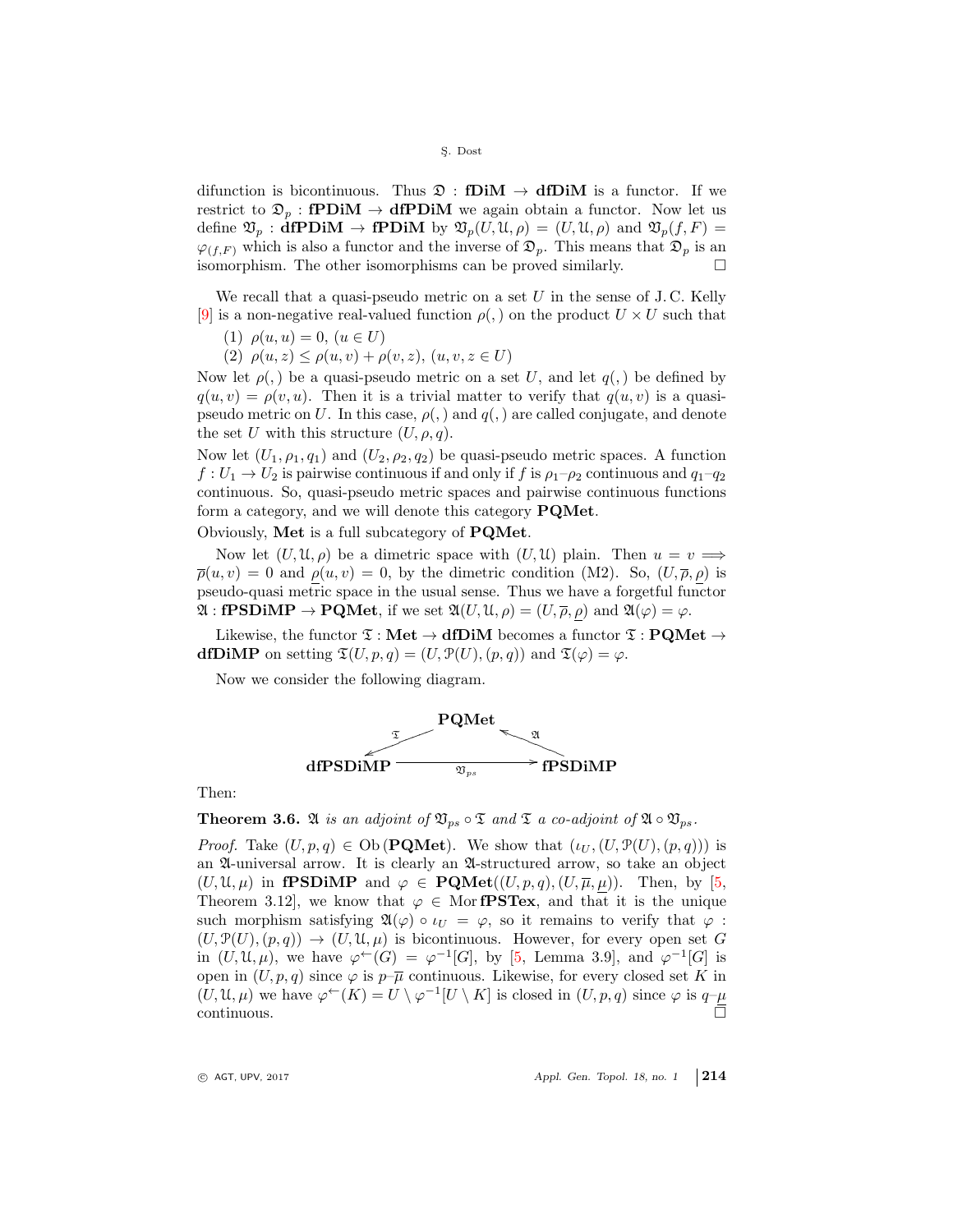4. Dimetrics and Direlational Uniformity

In this section, we will give a relation between dimetrics and direlational uniformity by using categorical approach. Firstly, we recall some basic definitons and results for direlational uniformity from [\[11\]](#page-14-9).

Let us denote by  $\mathcal{DR}$  the family of direlations on  $(U, \mathfrak{U})$ .

**Direlational Uniformity:** Let  $(U, \mathcal{U})$  be a texture space and  $\mathcal{D}$  a family of direlations on  $(U, \mathcal{U})$ . Then  $\mathcal D$  is called *direlational uniformity* on  $(U, \mathcal{U})$  if it satisfies the following conditions:

- (1) If  $(r, R) \in \mathcal{D}$  implies  $(i, I) \sqsubseteq (r, R)$ .
- (2) If  $(r, R) \in \mathcal{D}$ ,  $(e, E) \in \mathcal{DR}$  and  $(r, R) \sqsubseteq (e, E)$  then  $(e, E) \in \mathcal{D}$ .
- (3) If  $(r, R), (e, E) \in \mathcal{D}$  implies  $(d, D) \sqcap (e, E) \in \mathcal{D}$ .
- (4) If  $(r, R) \in \mathcal{D}$  then there exists  $(e, E) \in \mathcal{D}$  such that  $(e, E) \circ (e, E) \sqsubseteq$  $(r, R)$ .
- (5) If  $(r, R) \in \mathcal{D}$  then there exists  $(c, C) \in \mathcal{U}$  such that  $(c, C) \subset \subseteq (r, R)$ .

Then the triple  $(U, \mathfrak{U}, \mathfrak{D})$  is said to be *direlational uniform texture*.

It will be noted that this definition is formally the same as the the usual definition of a diagonal uniformity, and the notions of base and subbase may be defined in the obvious way. Further, if  $\Box \mathcal{D} = (i, I)$  then  $\mathcal D$  is said to be separated.

Inverse of a direlation under a difunction: Let  $(f, F)$  be a difunction from  $(U, \mathcal{U})$  to  $(V, \mathcal{V})$  and  $(r, R)$  be a direlation on  $(V, \mathcal{V})$ . Then

$$
(f, F)^{-1}(r) = \bigvee \{ \overline{P}_{(u_1, u_2)} \mid \exists P_{u_1} \nsubseteq Q_{u'_1} \text{ so that } \overline{P}_{(u'_1, v_1)} \nsubseteq F, f \nsubseteq \overline{Q}_{(u_2, v_2)} \implies \overline{P}_{(v_1, v_2)} \subseteq r \}
$$

$$
(f, F)^{-1}(R) = \bigcap \{ \overline{Q}_{(u_1, u_2)} \mid \exists P_{u'_1} \nsubseteq Q_{u_1} \text{ so that } f \nsubseteq \overline{Q}_{(u'_1, v_1)}, \overline{P}_{(u_2, v_2)} \nsubseteq F, \}
$$
  

$$
\implies R \subseteq \overline{Q}_{(v_1, v_2)} \}
$$

$$
(f, F)^{-1}(r, R) = ((f, F)^{-1}(r), (f, F)^{-1}(R)).
$$

Uniformly bicontinuos difunction: Let  $(U, \mathfrak{U}, \mathfrak{D})$  and  $(V, \mathfrak{V}, \mathcal{E})$  be direlational uniform texture space and  $(f, F)$  be a difunction from  $(U, \mathcal{U})$  to  $(V, \mathcal{V})$ . Then  $(f, F)$  is called  $\mathcal{D}-\mathcal{E}$  uniformly bicontinuous if  $(r, R) \in \mathcal{E} \Longrightarrow (f, F)^{-1}(r, R) \in$  $\mathcal{D}$ .

Recall that [\[12\]](#page-14-12) the category whose objects are direlational uniformities and whose morphisms are uniformly bicontinuous difunctions was denoted by dfDiU.

Now let us verify that a pseudo dimetric also defines a direlational uniformity.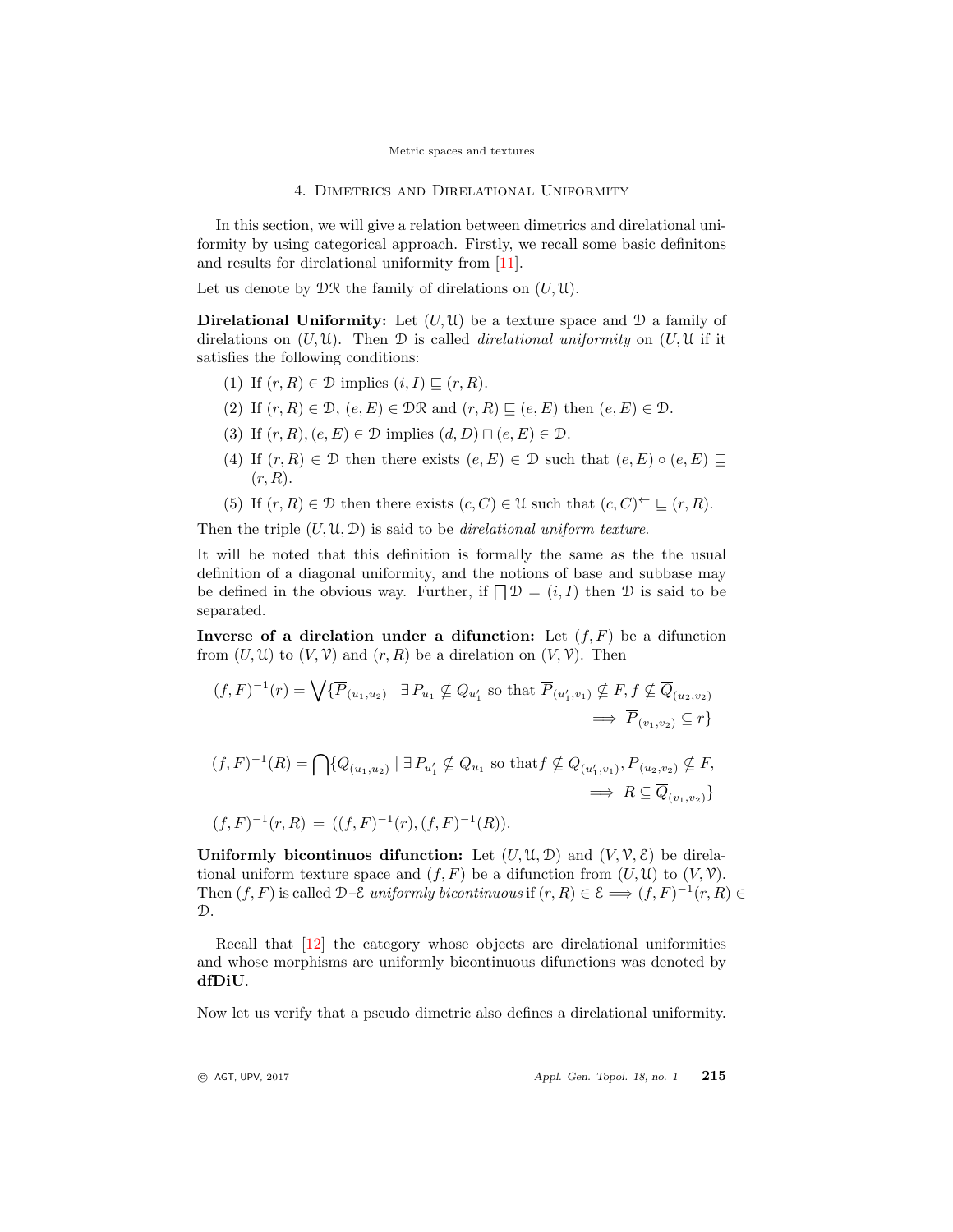**Theorem 4.1.** Let  $\rho$  be a pseudo dimetric on  $(U, \mathfrak{U})$ .

i) For  $\epsilon > 0$  let

$$
r_{\epsilon} = \bigvee \{ \overline{P}_{(u,v)} \mid \exists z \in U, P_u \nsubseteq Q_z \text{ and } \overline{\rho}(z,v) < \epsilon \}
$$
\n
$$
R_{\epsilon} = \bigcap \{ \overline{Q}_{(u,v)} \mid \exists z \in U, P_z \nsubseteq Q_u \text{ and } \underline{\rho}(z,v) < \epsilon \}
$$

Then the family  $\{(r_{\epsilon}, R_{\epsilon}) \mid \epsilon > 0\}$  is a base for a direlational uniformity  $\mathcal{D}_{o}$  on  $(U, \mathfrak{U})$ .

ii) The uniform ditopology  $[11]$  of  $\mathfrak{U}_{\rho}$  coincides with the pseudo metric ditopology of ρ.

A direlational uniformity  $\mathcal D$  on  $(U, \mathcal U)$  is called (pseudo) dimetrizable if there exists a (pseudo) dimetric  $\rho$  with  $\mathcal{D} = \mathcal{D}_o$ .

<span id="page-13-0"></span>**Lemma 4.2.** Let  $(U_j, \mathfrak{U}_j, \rho_j)$ ,  $j = 1, 2$  be (pseudo) dimetrics and  $(f, F)$  be a difunction from  $(U_1, \mathfrak{U}_1)$  to  $(U_2, \mathfrak{U}_2)$ . Then  $(f, F)$  is  $\rho_1 - \rho_2$  bicontinuous if and only if  $(f, F)$  is  $\mathcal{D}_{\rho_1} - \mathcal{D}_{\rho_2}$  uniformly bicontinuous.

*Proof.* Let  $(f, F)$  be a  $\rho_1 - \rho_2$  bicontinuous difunction from  $(U_1, \mathfrak{U}_1, \rho_1)$  to  $(U_2, \mathcal{U}_2, \rho_2)$ . From Corollary [2.6,](#page-6-0)  $(f, F)$  is also bicontinuous from  $(U_1, \mathcal{U}_1, \tau_{\rho_1}, \kappa_{\rho_1})$ to  $(U_2, \mathfrak{U}_2, \tau_{\rho_2}, \kappa_{\rho_2})$  where  $(\tau_{\rho_j}, \kappa_{\rho_j})$  is (pseudo) dimetric ditopology on  $(U_j, \mathfrak{U}_j)$ ,  $j = 1, 2$ . On the other hand, the uniform ditopology of  $\mathcal{D}_{\rho_j}$  coincides with the (pseudo) dimetric ditopology of  $\rho_j$ ,  $j = 1, 2$ . Further,  $(f, F)$  is also uniformly bicontinuous by [\[11,](#page-14-9) Proposition 5.13].

Now we define  $\mathcal{G} : dfDiM \rightarrow dfDiU$  by

$$
\mathcal{G}((U,\mathfrak{U},\rho) \xrightarrow{(f,F)} (V,\mathcal{V},\mu)) = (U,\mathfrak{U},\mathfrak{D}_{\rho}) \xrightarrow{(f,F)} (V,\mathcal{V},\mathfrak{D}_{\mu}).
$$

Obviously, G is a full concrete functor from Lemma [4.2.](#page-13-0)

We denote by  $\text{d}f\text{Di}U_{dm}$  the category of dimetrizable direlational uniform textures and uniformly bicontinuous difunctions.

<span id="page-13-1"></span>**Proposition 4.3.** The categories  $\text{dfDiU}_{dm}$  and  $\text{dfDiM}$  are equivalent.

*Proof.* It is easy to show that the functor  $\mathcal{G}: \mathbf{dfDiM} \to \mathbf{dfDiU}_{dm}$  which is defined above is full and faitfull. Now we take an object  $(U, \mathfrak{U}, \mathfrak{D})$  in  $\text{d} \text{fDiv}_{dm}$ . Since it is a metrizable direlational uniform space, then there exists a dimetric  $\rho$  on  $(U, \mathfrak{U})$  such that  $\mathfrak{U} = \mathfrak{U}_{\rho}$ . Because of the identity difunction  $(i, I)$ :  $(U, \mathfrak{U}, \rho) \to \mathcal{G}(U, \mathfrak{U}, \rho)$  is an isomorphism in the category  $\text{d}f\text{Di}U_{dm}$ , the functor  $\mathcal G$  is isomorphism-closed. Hence, the proof is completed.  $\Box$ 

Recall that  $[11]$  a direlational uniformity U is (pseudo) dimetrizable if and only if it has a countable base. If the category of direlational uniformities with countable bases and uniformly bicontinuous difunctions denote by  $dfDiU_{cb}$ then we have next result automatically from Proposition [4.3:](#page-13-1)

Corollary 4.4. The categories  $dfDiv_{cb}$  and  $dfDiv_{dt}$  are equivalent.